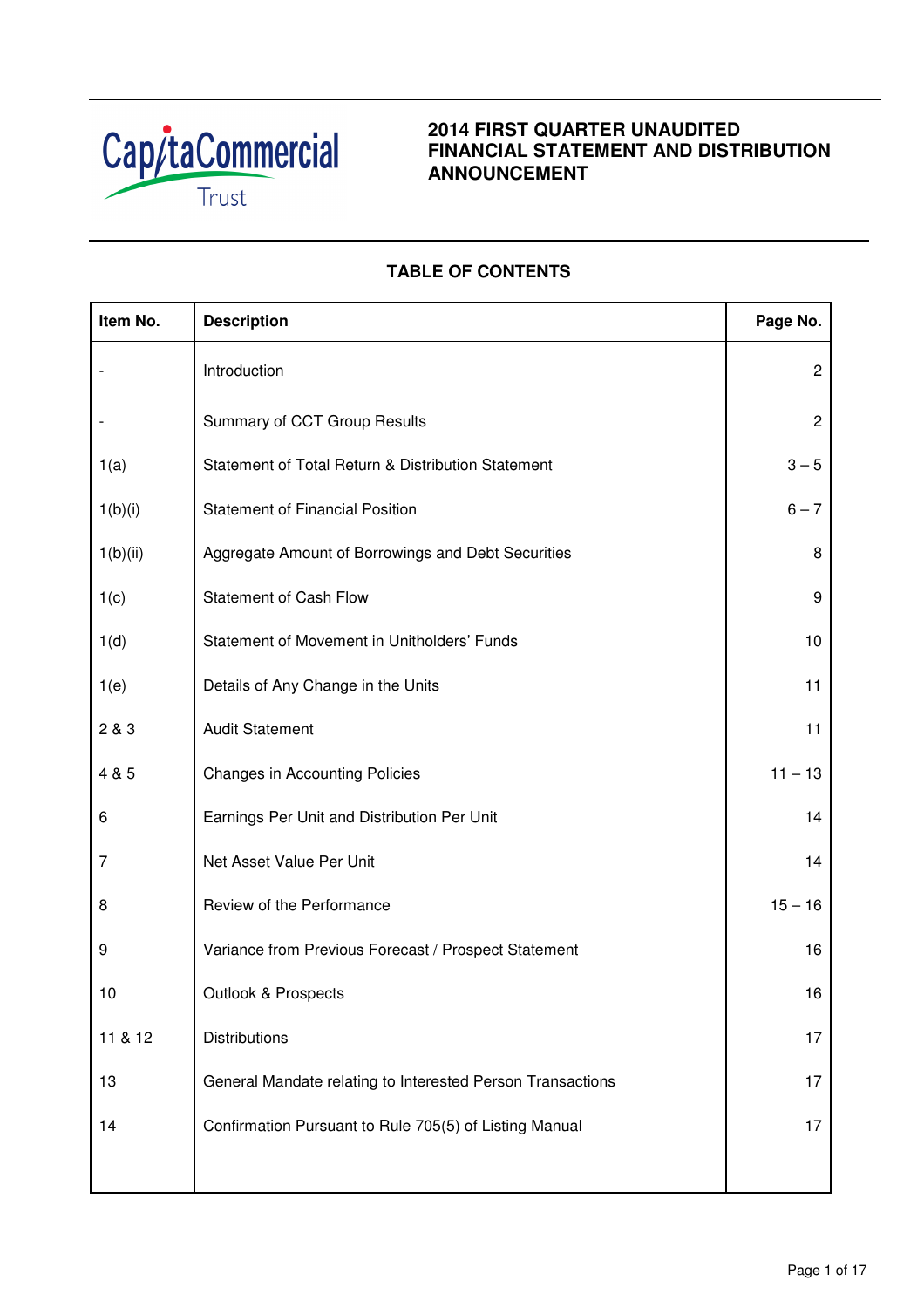### **INTRODUCTION**

CapitaCommercial Trust ("CCT") was established pursuant to a trust deed dated 6 February 2004 (as amended) executed between CapitaCommercial Trust Management Limited as manager of CCT (the "Manager") and HSBC Institutional Trust Services (Singapore) Limited as trustee of CCT (the "CCT Trustee").

As of 31 March 2014, CCT Group's portfolio consists of Capital Tower, Six Battery Road, One George Street, Raffles City (through CCT's 60.0% interest in RCS Trust), HSBC Building, Bugis Village, Golden Shoe Car Park, Wilkie Edge, Twenty Anson (through CCT's 100.0% equity interest in FirstOffice Pte. Ltd. ("FOPL")) and CapitaGreen that is currently under development (through CCT's 40.0% interest in MSO Trust).

In Malaysia, CCT has a 30.0% stake in Quill Capita Trust ("QCT") and a 7.4% stake in the Malaysia Commercial Development Fund ("MCDF"). MCDF has divested all its assets and is currently under members' voluntary liquidation.

### **SUMMARY OF CCT GROUP RESULTS**

|                                       | 1Q 2014      | 1Q 2013            | Change |
|---------------------------------------|--------------|--------------------|--------|
|                                       |              | $(Restated)^{(1)}$ | %      |
| Gross Revenue (S\$'000)               | 64,001       | 62,028             | 3.2    |
| Net Property Income (S\$'000)         | 50,703       | 49,954             | 1.5    |
| Distributable income (S\$'000)        | 59,929       | 55,703             | 7.6    |
| Distribution per unit ("DPU") (cents) | $2.08^{(2)}$ | 1.94 $(3)$         | 7.2    |

### **Notes:**

- (1) 1Q 2013 has been restated with the adoption of FRS 111 Joint Arrangement which comes into effect from 1 January 2014. Under FRS 111, interests in joint ventures are accounted for using the equity method. Accordingly, RCS Trust and MSO Trust are accounted for using the equity method and the income and expense items from RCS Trust and MSO Trust are now included as share of results from joint ventures and not as income and expenses of the Group. Please refer to paragraph 5 on page 11 for the effects of change arising from the adoption of FRS 111 Joint Arrangements. The adoption of FRS 111 has no impact on the total return for the period after tax and distributable income to unitholders.
- (2) DPU for 1Q 2014 was computed on the basis that none of the convertible bonds due 2015 ("CB due 2015") or convertible bonds due 2017 ("CB due 2017") collectively known as "Convertible Bonds", is converted into CCT units ("Units"). Accordingly, the actual quantum of DPU may differ if any of these Convertible Bonds is converted into Units.
- (3) DPU for 1Q 2013 was adjusted subsequent to 31 March 2013 from 1.96 cents to 1.94 cents, taking into account the conversion of S\$34.0 million of CB due 2015 into 27,588,442 Units and payment of asset management fees in Units, with issuance of 1,958,726 Units, that were entitled to distribution in 1H 2013.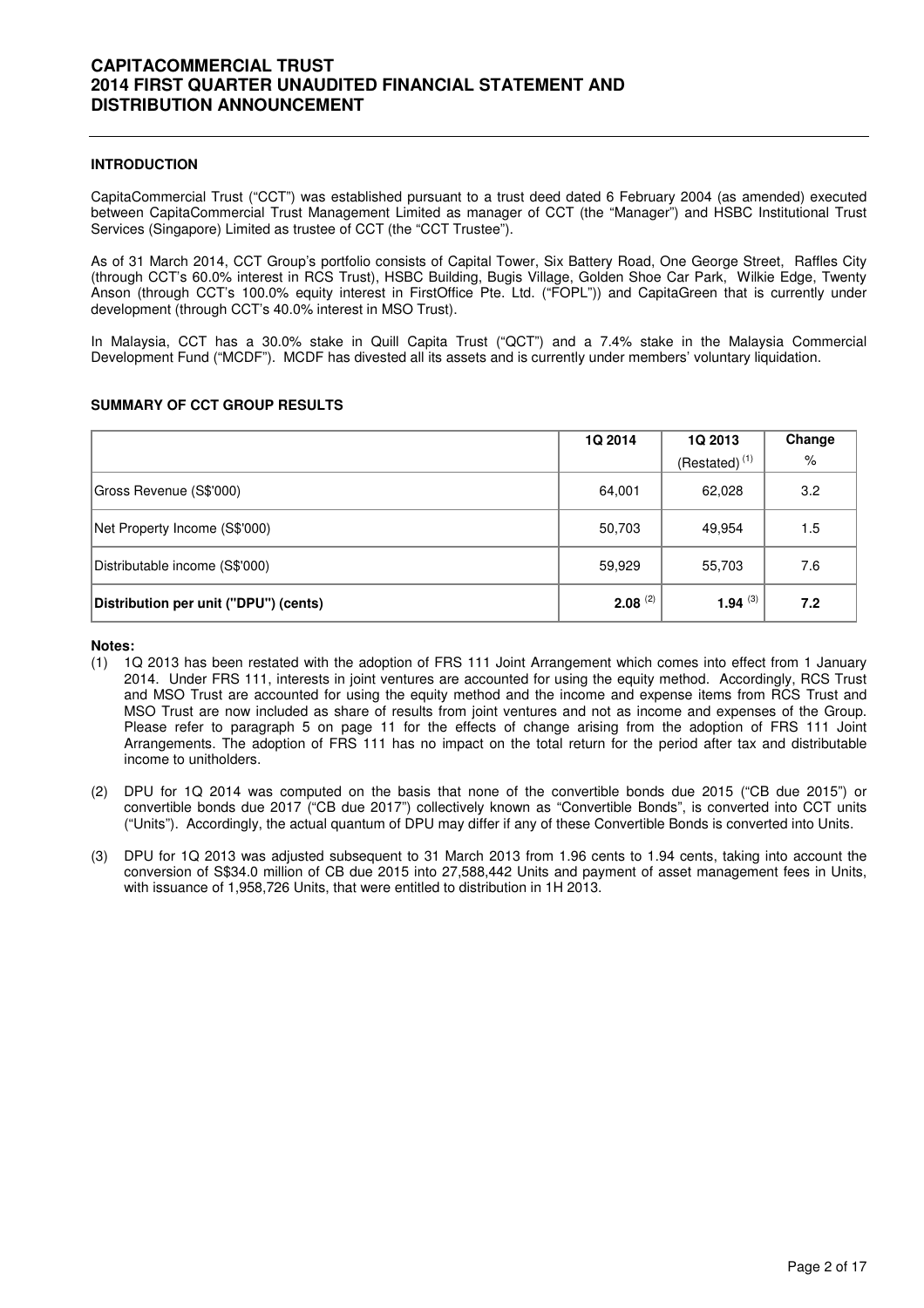#### **1(a) Statement of Total Return & Distribution Statement (1Q 2014 vs 1Q 2013)**

|                                                                       |                |           | Group                   |           | <b>Trust</b> |           |                |  |
|-----------------------------------------------------------------------|----------------|-----------|-------------------------|-----------|--------------|-----------|----------------|--|
| <b>Statement of Total Return</b>                                      | <b>Note</b>    | 1Q 2014   | 1Q 2013                 | Change    | 1Q 2014      | 1Q 2013   | Change         |  |
|                                                                       |                | S\$'000   | (Restated) *<br>S\$'000 | $\%$      | S\$'000      | S\$'000   | $\%$           |  |
| Gross rental income                                                   |                | 57,078    | 52,625                  | 8.5       | 53,116       | 48,792    | 8.9            |  |
| Car park income                                                       |                | 2,827     | 2,741                   | 3.1       | 2,778        | 2,695     | 3.1            |  |
| Other income                                                          | 1              | 4,096     | 6,662                   | (38.5)    | 2,747        | 5,283     | (48.0)         |  |
| <b>Gross revenue</b>                                                  |                | 64,001    | 62,028                  | 3.2       | 58,641       | 56,770    | 3.3            |  |
| Property management fees                                              |                | (1, 424)  | (1, 399)                | 1.8       | (1,292)      | (1,269)   | 1.8            |  |
| Property tax                                                          |                | (4, 546)  | (3,379)                 | 34.5      | (4, 154)     | (3,037)   | 36.8           |  |
| Other property operating expenses                                     |                | (7, 328)  | (7, 296)                | 0.4       | (6, 733)     | (6, 751)  | (0.3)          |  |
| <b>Property operating expenses</b>                                    |                | (13, 298) | (12,074)                | 10.1      | (12, 179)    | (11, 057) | 10.1           |  |
| Net property income                                                   | $\overline{c}$ | 50,703    | 49,954                  | 1.5       | 46,462       | 45,713    | 1.6            |  |
| Interest income                                                       | 3              | 929       | 956                     | (2.8)     | 3,956        | 3,984     | (0.7)          |  |
| Investment income                                                     | 4              |           |                         |           | 22,079       | 21,535    | 2.5            |  |
| Amortisation of intangible asset                                      | 5              | (1, 188)  | (1,288)                 | (7.8)     | (1, 188)     | (1,288)   | (7.8)          |  |
| Asset management fees:                                                |                |           |                         |           |              |           |                |  |
| - Base fees                                                           |                | (1, 189)  | (1, 161)                | 2.4       | (1, 189)     | (1, 161)  | 2.4            |  |
| - Performance fees                                                    | 6              | (2, 139)  | (1,930)                 | 10.8      | (2, 139)     | (1,930)   | 10.8           |  |
| Trust expenses                                                        |                | (759)     | (708)                   | 7.2       | (740)        | (690)     | 7.2            |  |
| Finance costs                                                         | $\overline{7}$ | (9,700)   | (12,967)                | (25.2)    | (9,688)      | (12,961)  | (25.3)         |  |
| Net income before share of results of<br>associate and joint ventures |                | 36,657    | 32,856                  | 11.6      | 57,553       | 53,202    | 8.2            |  |
| Share of results of associate                                         | 8              | 1,052     | 976                     | 7.8       |              |           |                |  |
| Share of results of joint ventures                                    | 9              | 18,152    | 17,686                  | 2.6       |              |           | $\blacksquare$ |  |
| Net income                                                            |                | 55,861    | 51,518                  | 8.4       | 57,553       | 53,202    | 8.2            |  |
| Gain on remeasurement of financial derivatives                        | 10             |           | 2,519                   | <b>NM</b> |              | 2,519     | <b>NM</b>      |  |
| Total return for the period before tax                                |                | 55,861    | 54,037                  | 3.4       | 57,553       | 55,721    | 3.3            |  |
| Tax expense                                                           |                |           |                         |           |              |           |                |  |
| Total return for the period after tax                                 |                | 55,861    | 54,037                  | 3.4       | 57,553       | 55,721    | 3.3            |  |
| <b>Distribution Statement</b>                                         |                |           |                         |           |              |           |                |  |
| Net income before share of results of<br>associate and joint ventures |                | 36,657    | 32,856                  | 11.6      | 57,553       | 53,202    | 8.2            |  |
| Net tax and other adjustments                                         | 11             | 3,123     | 3,310                   | (5.6)     | 2,376        | 2,501     | (5.0)          |  |
| Distribution from associate                                           | 12             | 1,737     | 1,801                   | (3.6)     | 1,737        | 1,801     | (3.6)          |  |
| Distribution from joint venture                                       | 13             | 21,049    | 20,437                  | 3.0       |              |           |                |  |
| Income available for distribution to<br>unitholders                   |                | 62,566    | 58,404                  | 7.1       | 61,666       | 57,504    | 7.2            |  |
| Distributable income retained                                         | 14             | (2,637)   | (2,701)                 | (2.4)     | (1,737)      | (1,801)   | (3.6)          |  |
| Distributable income to unitholders                                   |                | 59,929    | 55,703                  | 7.6       | 59,929       | 55,703    | 7.6            |  |

\* 1Q 2013 has been restated with the adoption of FRS 111 Joint Arrangements. Please refer to paragraph 5 on page 11 for the effects of change arising from the adoption of FRS 111 Joint Arrangements. The adoption of FRS 111 has no impact on the total return for the period after tax and distributable income to unitholders.

NM – Not Meaningful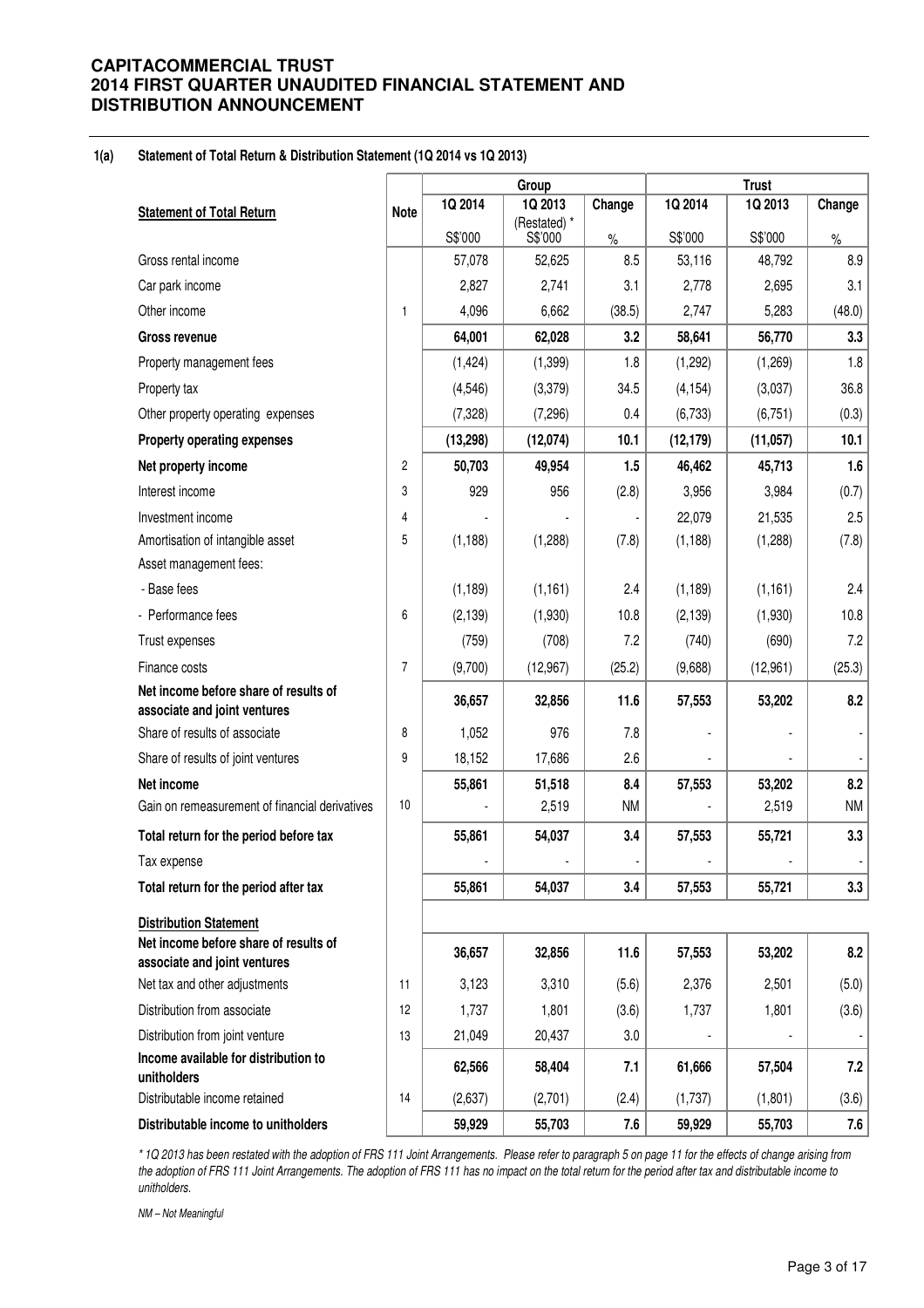### **Notes:**

- (1) Other income include the following:
	- (a) The Deed of Yield Protection with CapitaLand Singapore Limited ("CLS") expired on 10 July 2013. Therefore, there is no yield protection income for One George Street for 1Q 2014 (1Q 2013: S\$3.4 million). The amount for 1Q 2013 was accrued pursuant to a Deed of Yield Protection dated 11 July 2008 in connection with the purchase of One George Street, whereby CLS guaranteed a minimum net property income ("NPI") of S\$49.5 million per annum, being 4.25% per annum of S\$1.165 billion (the purchase price of One George Street) for a period of 5 years from 11 July 2008 to 10 July 2013.
	- (b) Yield stabilization income of S\$1.2 million accrued in 1Q 2014 for Twenty Anson (S\$1.3 million for 1Q 2013). The amount was accrued pursuant to a Deed of Yield Stabilization dated 22 March 2012 in relation with the acquisition of 100.0% equity interest in FOPL, whereby a yield stabilization sum of S\$17.1 million was provided by the vendors to achieve a stabilized yield of up to 5.5% per annum of the property purchase value of S\$430.0 million, for a period of 3.5 years from 22 March 2012. For 1Q 2014, the yield stabilization sum was computed based on a net property yield of 4.0% per annum of the property purchase value of S\$430.0 million.
- (2) The following items have been included in arriving at net property income:

| Group   |            |        |         | <b>Trust</b> |           |
|---------|------------|--------|---------|--------------|-----------|
| 1Q 2014 | 1Q 2013    | Change | 1Q 2014 | 1Q 2013      | Change    |
|         | (Restated) |        |         |              |           |
| S\$'000 | S\$'000    | %      | S\$'000 | S\$'000      | $\%$      |
| (460)   | 555        | NM     | (461)   | 555          | <b>NM</b> |

Depreciation and amortisation of lease incentives

(3) Interest income include the following:

|                                                                | Group   |            |        | Trust   |         |        |  |
|----------------------------------------------------------------|---------|------------|--------|---------|---------|--------|--|
|                                                                | 1Q 2014 | 1Q 2013    | Change | 1Q 2014 | 1Q 2013 | Change |  |
|                                                                |         | (Restated) |        |         |         |        |  |
|                                                                | S\$'000 | S\$'000    | %      | S\$'000 | S\$'000 | %      |  |
| Interest income from fixed deposits and current<br>accounts    | 64      | 91         | (29.7) | 52      | 80      | (35.0) |  |
| Interest income from shareholder's loan to<br><b>MSO Trust</b> | 865     | 865        |        | 865     | 865     |        |  |
| Interest income from shareholder's loan to FOPL                |         |            |        | 3,039   | 3,039   |        |  |
| Total                                                          | 929     | 956        | (2.8)  | 3,956   | 3,984   | (0.7)  |  |

- (4) Investment income for the Trust relates to income distribution from RCS Trust and QCT.
- (5) This relates to the amortisation of yield stabilization sum in relation to FOPL. The amount was computed based on 4.0% per annum of the property value of S\$430.0 million less the net property income of existing leases of Twenty Anson.
- (6) Performance fees of S\$2.1 million for 1Q 2014 was S\$0.2 million or 10.8% higher than 1Q 2013 due to higher net income.
- (7) Finance costs include the following:

|                                    | Group   |            |        | Trust   |         |        |  |
|------------------------------------|---------|------------|--------|---------|---------|--------|--|
|                                    | 1Q 2014 | 1Q 2013    | Change | 1Q 2014 | 1Q 2013 | Change |  |
|                                    |         | (Restated) |        |         |         |        |  |
|                                    | S\$'000 | S\$'000    | %      | S\$'000 | S\$'000 | %      |  |
| Interest cost (7a)                 | 7.390   | 10.413     | (29.0) | 7,390   | 10.413  | (29.0) |  |
| Amortisation and transaction costs | 2.310   | 2,554      | (9.6)  | 2,298   | 2,548   | (9.8)  |  |
| Total                              | 9,700   | 12,967     | (25.2) | 9,688   | 12,961  | (25.3) |  |

- (7a) The decrease in interest cost was mainly due to the expiry of interest rate swaps ("IRS") on 18 March 2013. The IRS were committed in 2006 when the interest rates were high. The weighted average interest rate for the IRS was 3.59% per annum.
- (8) Share of results of associate relates to CCT's 30.0% share of QCT's results on a 3-month lag basis.

NM – Not Meaningful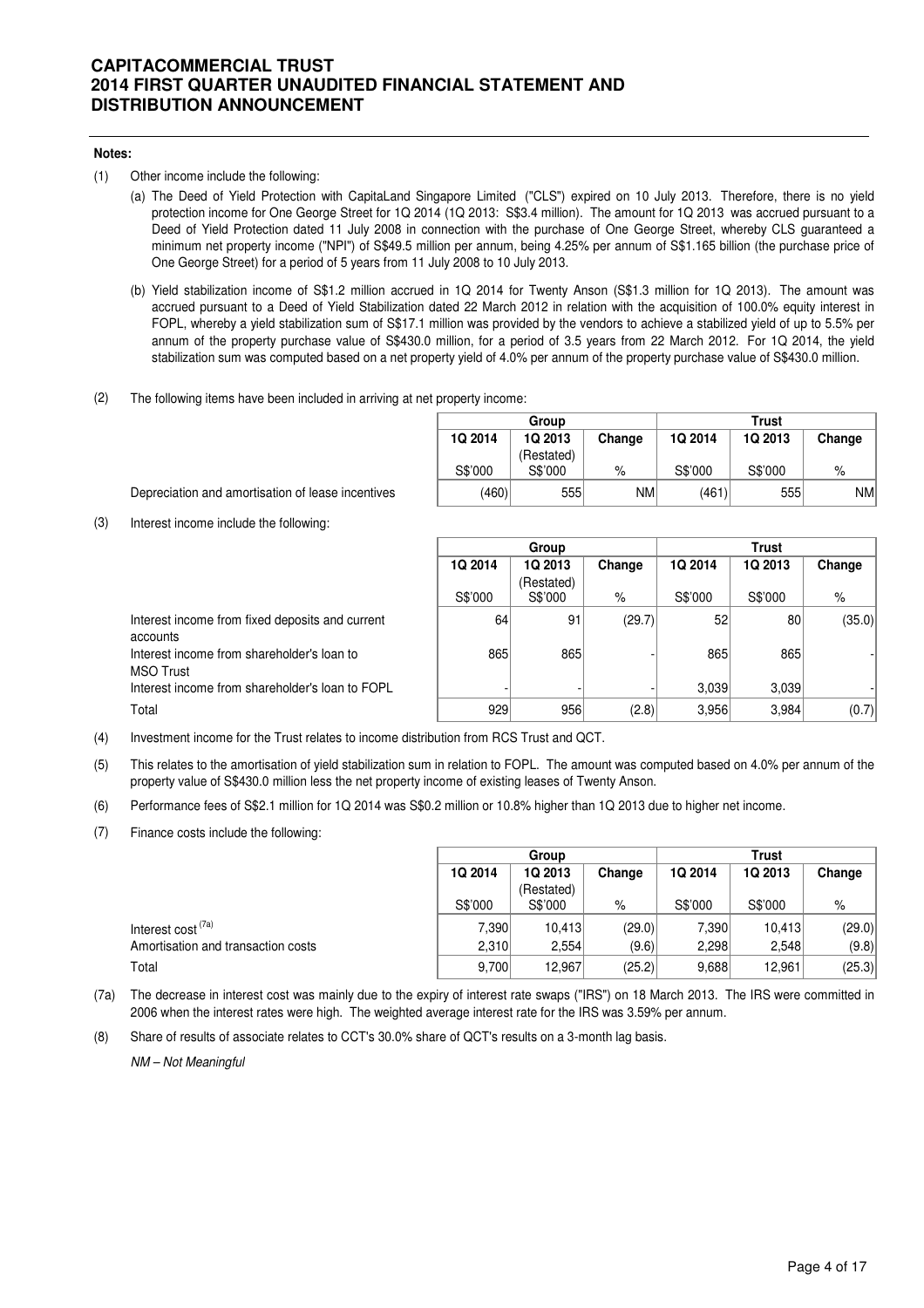(9) Share of results of joint ventures relates to CCT's 60.0% share of results of RCS Trust and CCT's 40.0% share of results of MSO Trust, which are derived as follows:

|                                          | Group   |                       |        |
|------------------------------------------|---------|-----------------------|--------|
|                                          | 1Q 2014 | 1Q 2013               | Change |
|                                          | S\$'000 | (Restated)<br>S\$'000 | %      |
| Gross revenue                            | 34,932  | 33,887                | 3.1    |
| Property operating expenses              | (9,279) | (8,895)               | 4.3    |
| Net property income                      | 25,653  | 24,992                | 2.6    |
| Finance costs                            | (5,086) | (4,996)               | 1.8    |
| Other expenses                           | (2,265) | (2, 182)              | 3.8    |
| Net profit of joint ventures (after tax) | 18,302  | 17,814                | 2.7    |

(10) Gain on remeasurement of financial derivatives in 1Q 2013 relates to the gain on the remeasurement of fair value of interest rate swaps for notional principal amount of S\$370.0 million. The interest rate swaps had expired on 18 March 2013.

(11) Included in net tax and other adjustments are the following:

|                                             | Group   |            |           | Trust   |         |        |  |
|---------------------------------------------|---------|------------|-----------|---------|---------|--------|--|
|                                             | 1Q 2014 | 1Q 2013    | Change    | 1Q 2014 | 1Q 2013 | Change |  |
|                                             |         | (Restated) |           |         |         |        |  |
|                                             | S\$'000 | S\$'000    | $\%$      | S\$'000 | S\$'000 | $\%$   |  |
| Asset management fee payable in Units       | 911     | 1,031      | (11.6)    | 911     | 1.031   | (11.6) |  |
| Trustee's fees                              | 151     | 147        | 2.7       | 151     | 147     | 2.7    |  |
| Amortisation and transaction costs          | 2,310   | 2,554      | (9.6)     | 2.298   | 2,548   | (9.8)  |  |
| Net profits from subsidiaries (11a)         | (917)   | (449)      | <b>NM</b> |         |         |        |  |
| Temporary differences and other adjustments | 668     | 27         | <b>NM</b> | (984)   | (1,225) | (19.7) |  |
| Total                                       | 3,123   | 3,310      | (5.6)     | 2,376   | 2,501   | (5.0)  |  |

(11a) Included in profits from subsidiaries were mainly profits from FOPL of S\$0.9 million (1Q 2013: S\$0.5 million).

(12) Distribution from associate relates to QCT's net tax-exempt income received.

- (13) Distribution from joint venture relates to CCT's 60.0% interest in RCS Trust's taxable income.
- (14) In 1Q 2014, distributable income retained of S\$2.6 million (1Q 2013: S\$2.7 million) comprised of CCT's 60.0% interest of RCS Trust's NM – Not Meaningful taxable income of S\$0.9 million (1Q 2013: S\$0.9 million) and QCT's tax-exempt income of S\$1.7 million (1Q 2013: S\$1.8 million).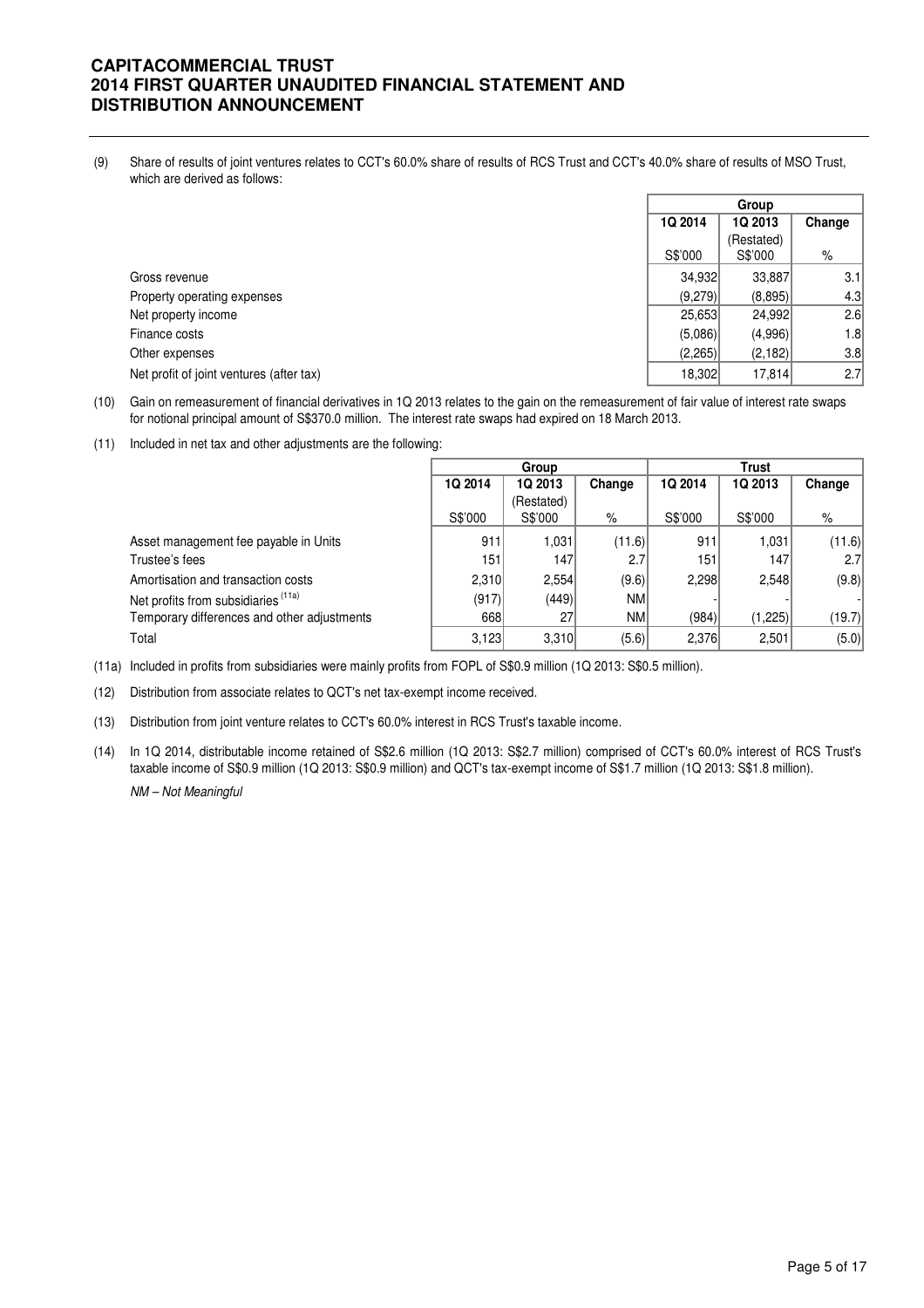### **1(b)(i) Statement of Financial Position as at 31 March 2014 vs 31 December 2013**

|                                          |                | Group       |                        |           | <b>Trust</b> |             |           |
|------------------------------------------|----------------|-------------|------------------------|-----------|--------------|-------------|-----------|
|                                          | <b>Note</b>    | 31 Mar 2014 | 31 Dec 2013            | Change    | 31 Mar 2014  | 31 Dec 2013 | Change    |
|                                          |                | S\$'000     | (Restated)*<br>S\$'000 | $\%$      | S\$'000      | S\$'000     | $\%$      |
| Non-current assets                       |                |             |                        |           |              |             |           |
| Plant and equipment                      |                | 1,426       | 1,480                  | (3.6)     | 1,414        | 1,467       | (3.6)     |
| Investment properties                    |                | 4,769,114   | 4,769,000              |           | 4,338,114    | 4,338,000   |           |
| Subsidiaries                             | 1              |             |                        |           | 435,576      | 435,576     |           |
| Associate                                | $\overline{c}$ | 63,637      | 65,002                 | (2.1)     | 51,479       | 51,479      |           |
| Joint ventures                           | 3              | 1,284,130   | 1,283,879              | 0.02      | 973,621      | 971,471     | 0.2       |
| Intangible asset                         | 4              | 7,146       | 8,334                  | (14.3)    | 7,146        | 8,334       | (14.3)    |
| <b>Total non-current assets</b>          |                | 6,125,453   | 6,127,695              | (0.04)    | 5,807,350    | 5,806,327   | 0.02      |
| <b>Current assets</b>                    |                |             |                        |           |              |             |           |
| Available-for-sale unquoted investment   | 5              | 6           | 6                      |           | 6            | 6           |           |
| Trade and other receivables              |                | 33,945      | 33,716                 | 0.7       | 32,881       | 31,540      | 4.3       |
| Cash and cash equivalents                |                | 60,528      | 84,064                 | (28.0)    | 36,089       | 60,105      | (40.0)    |
| <b>Total current assets</b>              |                | 94,479      | 117,786                | (19.8)    | 68,976       | 91,651      | (24.7)    |
| <b>Total assets</b>                      | 6              | 6,219,932   | 6,245,481              | (0.4)     | 5,876,326    | 5,897,978   | (0.4)     |
| <b>Current liabilities</b>               |                |             |                        |           |              |             |           |
| Trade and other payables                 |                | 51,465      | 50,899                 | 1.1       | 41,660       | 38,713      | 7.6       |
| Current portion of security deposits     |                | 11,687      | 11,964                 | (2.3)     | 10,156       | 9,726       | 4.4       |
| Interest-bearing liabilities             | $\overline{7}$ | 70,000      |                        | <b>NM</b> | 70,000       |             | <b>NM</b> |
| Current tax payable                      |                | 3           | 4                      | (25.0)    |              |             |           |
| <b>Total current liabilities</b>         |                | 133,155     | 62,867                 | <b>NM</b> | 121,816      | 48,439      | <b>NM</b> |
| <b>Non-current liabilities</b>           |                |             |                        |           |              |             |           |
| Non-current portion of security deposits |                | 28,319      | 26,333                 | 7.5       | 24,328       | 23,614      | 3.0       |
| Interest-bearing liabilities             | 8              | 829,082     | 867,049                | (4.4)     | 829,082      | 867,049     | (4.4)     |
| Convertible bonds - liability component  | 9              | 352,915     | 351,276                | 0.5       | 352,915      | 351,276     | 0.5       |
| Fair value of financial derivatives      | 10             | 24,186      | 25,243                 | (4.2)     | 24,186       | 25,243      | (4.2)     |
| <b>Total non-current liabilities</b>     |                | 1,234,502   | 1,269,901              | (2.8)     | 1,230,511    | 1,267,182   | (2.9)     |
| <b>Total liabilities</b>                 |                | 1,367,657   | 1,332,768              | 2.6       | 1,352,327    | 1,315,621   | 2.8       |
| Net assets                               |                | 4,852,275   | 4,912,713              | (1.2)     | 4,523,999    | 4,582,357   | (1.3)     |
| Unitholders' funds                       |                | 4,852,275   | 4,912,713              | (1.2)     | 4,523,999    | 4,582,357   | (1.3)     |

\* 31 Dec 2013 has been restated with the adoption of FRS 111 Joint Arrangements. Please refer to paragraph 5 on page 11 for the effects of change arising from the adoption of FRS 111 Joint Arrangements. The adoption of FRS 111 has no impact on the net financial position of the Group.

NM – Not Meaningful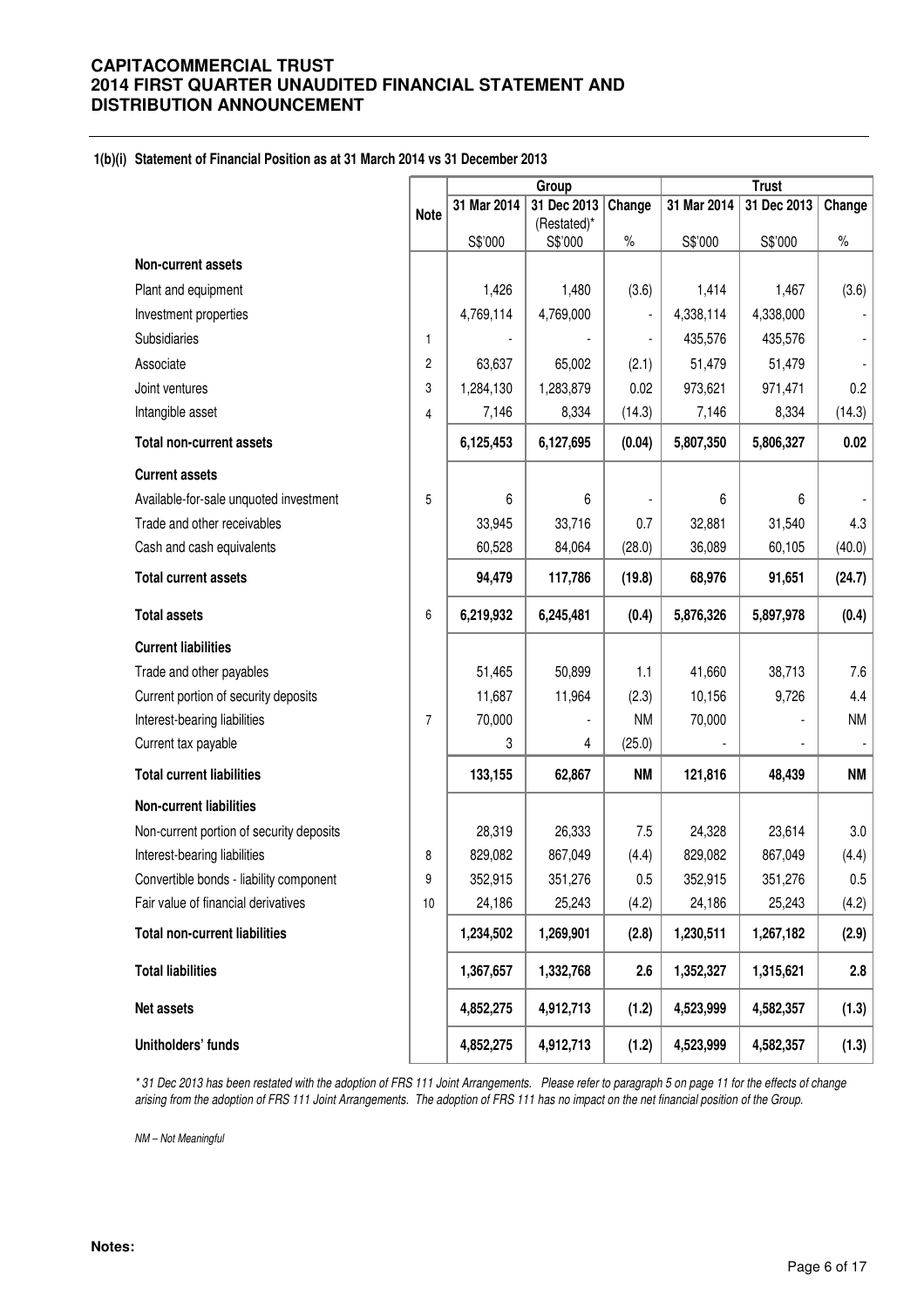- (1) This relates to the investments in wholly-owned subsidiaries, CCT MTN Pte. Ltd. of \$1 and FOPL of S\$435.6 million at the Trust level.
- (2) This relates to the 30.0% investment in QCT. QCT is a Malaysia-listed real estate investment trust focused on acquiring and investing in commercial properties in Malaysia. On 29 January 2014, Quill Capita Management Sdn Bhd ("QCM"), as manager of QCT, issued an announcement in relation to the execution of the Heads of Agreement between QCT and MRCB Sentral Properites Sdn Bhd, a wholly-owned subsidiary of Malaysian Resources Corporation Berhad. QCM announced the proposed acquisition of a freehold land, together with a commercial development known as Platinum Sentral for a purchase consideration of RM750.0 million, of which part of consideration of RM264.0 million will be paid in QCT units. In addition, on 11 April 2014, QCM announced a proposed placement of between 55 million to 85 million new units of QCT at a price to be determined later. In the same announcement, it was stated that CCT's interest in QCT will reduce from 30.0% to between 17.2% and 18.0%, depending on the final size of the placement to third parties to part finance the acquisition.
- (3) At the Trust level, it relates to CCT's 60.0% interest in RCS Trust of S\$843.2 million and CCT's 40.0% interest in MSO Trust of S\$130.4 million (31 December 2013: S\$841.1 million and S\$130.4 million for RCS Trust and MSO Trust respectively).

At the Group level, FRS111 was adopted with effect from 1 January 2014. Accordingly, the CCT Group has accounted for its 60.0% interest in RCS Trust and 40.0% interest in MSO Trust based on the respective joint ventures' net carrying amounts of assets and liabilities. The net carrying assets were S\$1,159.0 million for RCS Trust and S\$17.1 million for MSO Trust (31 December 2013: S\$1,158.7 million and S\$17.1 million for RCS Trust and MSO Trust respectively). Included in interest in joint ventures was S\$108.0 million (31 December 2013: S\$108.0 million) of shareholder's loan to MSO Trust (CCT's 40.0% interest).

- (4) This relates to the unamortised yield stabilization sum receivable by the Group for its wholly-owned subsidiary, FOPL. The intangible asset is amortised over the yield stabilization period of 3.5 years commencing on 22 March 2012.
- (5) This relates to the investment in MCDF. MCDF has divested all its assets and is currently under members' voluntary liquidation.
- (6) FRS 111 Joint Arrangement has been adopted with effect from 1 January 2014. Total assets was S\$6,219.9 million as at 31 March 2014 (31 December 2013: S\$6,245.5 million). However, the total deposited property value, including CCT's 60.0% interest in RCS Trust and 40.0% interest in MSO Trust as at 31 March 2014 was S\$7,214.0 million (31 December 2013: S\$7,218.2 million).
- (7) As at 31 March 2014, this relates to the S\$70.0 million fixed rate notes that is maturing in February 2015, reclassified from non-current liabilities.
- (8) Interest-bearing liabilities under non-current liabilities as at 31 March 2014 comprised of:
	- a) Unsecured fixed rate notes totaling S\$200.0 million and JPY10.0 billion (hedged via cross currency swap to S\$148.3 million); and
	- b) Unsecured bank borrowings of S\$510.0 million.
- (9) This relates to the CB due 2015 of S\$190.3 million and CB due 2017 of S\$175.0 million which were measured at amortised cost.
- (10) This relates to the fair values of JPY/S\$ cross currency swap to hedge the JPY10.0 billion notes and notional principal amount of S\$130.0 million interest rate swap.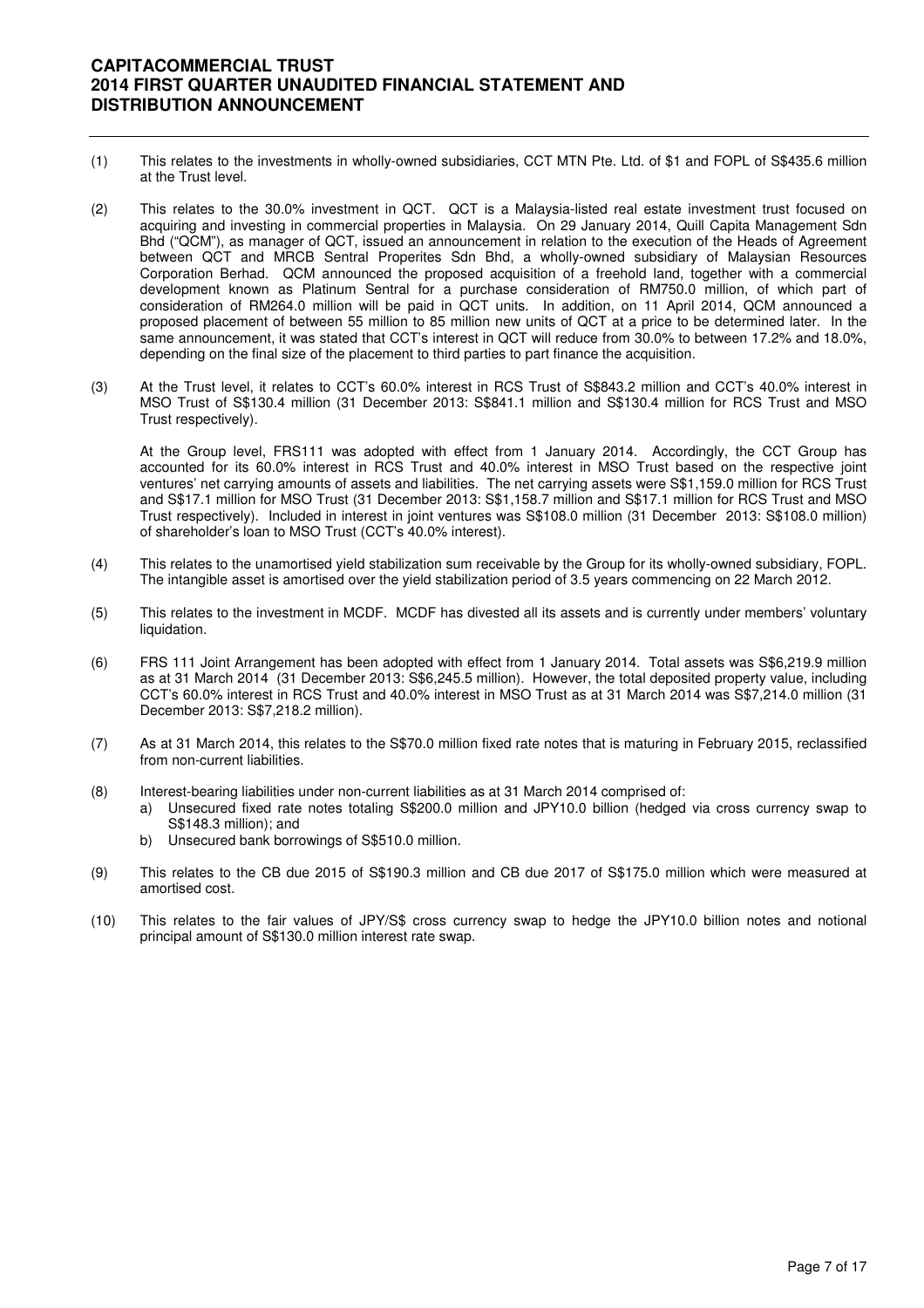#### **1(b)(ii) Aggregate amount of borrowings and debt securities**

|                                                 | Group       |             |           | Trust       |             |           |
|-------------------------------------------------|-------------|-------------|-----------|-------------|-------------|-----------|
|                                                 | 31 Mar 2014 | 31 Dec 2013 | Change    | 31 Mar 2014 | 31 Dec 2013 | Change    |
|                                                 |             | (Restated)  |           |             |             |           |
|                                                 | S\$'000     | S\$'000     | $\%$      | S\$'000     | S\$'000     | $\%$      |
| <b>Unsecured borrowings</b>                     |             |             |           |             |             |           |
| Amount repayable after one year                 | 1,189,541   | 1,227,119   | (3.1)     | 1,189,541   | 1,227,119   | (3.1)     |
| Less: Unamortised portion of transactions costs | (7, 544)    | (8,794)     | (14.2)    | (7, 544)    | (8,794)     | (14.2)    |
|                                                 | 1,181,997   | 1,218,325   | (3.0)     | 1,181,997   | 1,218,325   | (3.0)     |
| Amount repayable within one year                | 70,000      |             | <b>NM</b> | 70,000      |             | <b>NM</b> |
| <b>Total borrowings</b>                         | 1,251,997   | 1,218,325   | 2.8       | ,251,997    | 1,218,325   | 2.8       |

### **For information only**

CCT's 60.0% share of RCS Trust's and CCT's 40.0% share of MSO Trust's aggregate amount of borrowings are as follows:

| <b>For information</b> |                |                         |  |
|------------------------|----------------|-------------------------|--|
|                        |                | Change                  |  |
| <i>S\$'000</i>         | <i>S\$'000</i> | %                       |  |
|                        |                |                         |  |
| <i>872.800</i>         | 848.200        | 2.9                     |  |
| (5,077)                | (5,604)        | (9.4)                   |  |
| 867,723                | 842,596        | 3.0                     |  |
|                        |                | 31 Mar 2014 31 Dec 2013 |  |

With the adoption of FRS 111, CCT's share of RCS Trust's and MSO Trust's aggregate amount of borrowings are not included in the total borrowings as reflected in the statement of financial position as at 31 March 2014 and 31 December 2013 (restated).

NM - Not Meaningful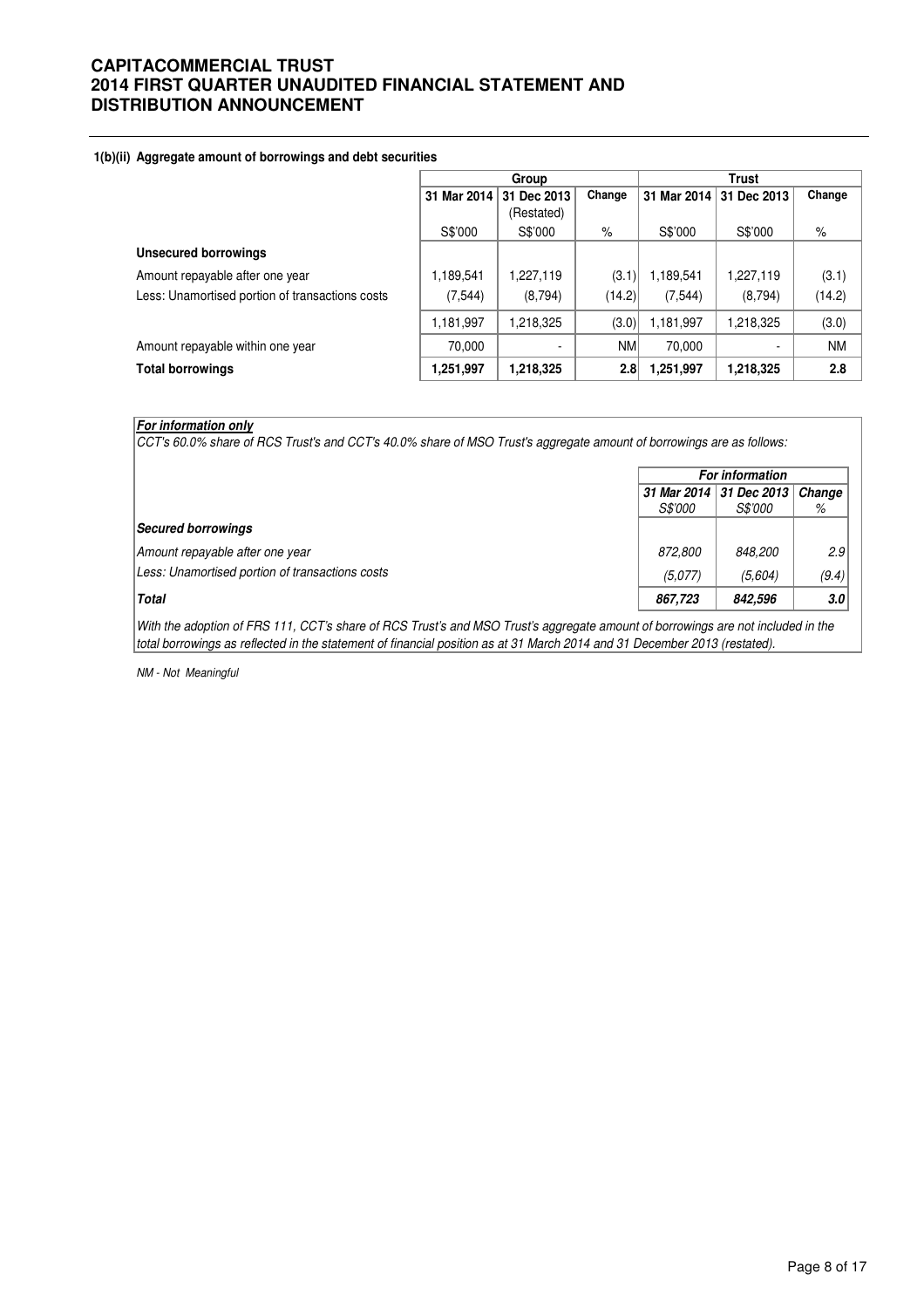**1(c) Statement of Cash Flow (1Q 2014 vs 1Q 2013)** 

|                                                  |             |            | Group      |
|--------------------------------------------------|-------------|------------|------------|
|                                                  |             | 1Q 2014    | 1Q 2013    |
|                                                  |             |            | (Restated) |
|                                                  | <b>Note</b> | S\$'000    | S\$'000    |
| <b>Operating activities</b>                      |             |            |            |
| Total return for the period before tax           |             | 55,861     | 54,037     |
| Adjustments for:                                 |             |            |            |
| Share of results of associate & joint ventures   |             | (19, 204)  | (18,662)   |
| Amortisation of lease incentives                 |             | (537)      | 523        |
| Amortisation of intangible asset                 |             | 1,188      | 1,288      |
| Depreciation of plant and equipment              |             | 77         | 32         |
| Finance costs                                    |             | 9,700      | 12,967     |
| Interest income                                  |             | (929)      | (956)      |
| Gain on remeasurement of financial derivatives   |             |            | (2,519)    |
| Asset management fees paid and payable in Units  |             | 911        | 1,031      |
| Foreign exchange loss / (gain)                   |             | 189        | (1, 472)   |
| Operating income before working capital changes  |             | 47,256     | 46,269     |
| Changes in working capital                       |             |            |            |
| Trade and other receivables                      |             | 501        | 5,514      |
| Trade and other payables                         |             | (1,809)    | (5,823)    |
| Security deposits                                |             | 1,708      | 3,407      |
| Cash generated from operating activities         |             | 47,656     | 49,367     |
| Income tax paid                                  |             | (1)        |            |
| Net cash from operating activities               |             | 47,655     | 49,367     |
| <b>Investing activities</b>                      |             |            |            |
| Capital expenditure on investment properties     |             | (5,330)    | (185)      |
| Purchase of plant and equipment                  |             | (32)       | (5,961)    |
| Distributions from associate and joint venture   |             | 23,071     | 23,080     |
| Interest received                                |             | 64         | 91         |
| Net cash from investing activities               |             | 17,773     | 17,025     |
| <b>Financing activities</b>                      |             |            |            |
| Interest paid                                    |             | (6,003)    | (8, 364)   |
| Borrowing transaction costs paid                 |             | (12)       | (1, 182)   |
| Distribution to unitholders                      |             | (112, 949) | (109, 843) |
| Proceeds from interest-bearing liabilities       | 1           | 30,000     |            |
| Net cash used in financing activities            |             | (88, 964)  | (119, 389) |
| Net decrease in cash and cash equivalents        |             | (23, 536)  | (52, 997)  |
| Cash and cash equivalents at beginning of period |             | 84,064     | 118,325    |
| Cash and cash equivalents at end of period       |             | 60,528     | 65,328     |

Note:

(1) This relates to CCT's drawdown from its revolving loan facilities in 1Q 2014.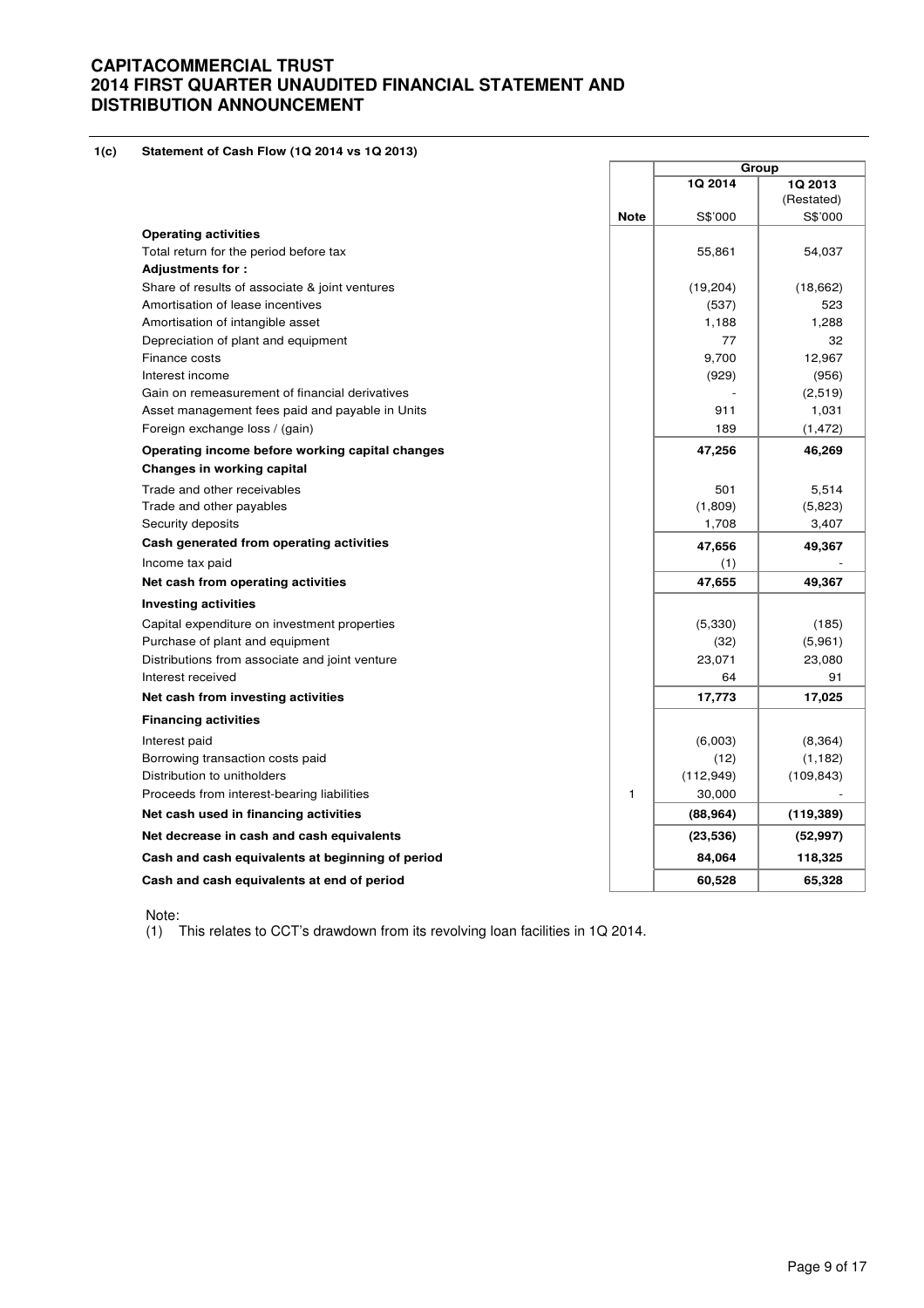### **1(d) Statement of movement in unitholders' funds (1Q 2014 vs 1Q 2013)**

|                                                                              |             | Group      |            | <b>Trust</b> |            |  |
|------------------------------------------------------------------------------|-------------|------------|------------|--------------|------------|--|
|                                                                              | <b>Note</b> | 1Q 2014    | 1Q 2013    | 1Q 2014      | 1Q 2013    |  |
|                                                                              |             | S\$'000    | S\$'000    | S\$'000      | S\$'000    |  |
| Net assets at beginning of period                                            |             | 4,912,713  | 4,714,653  | 4,582,357    | 4,430,039  |  |
| <b>Operations</b>                                                            |             |            |            |              |            |  |
| Net increase in net assets resulting from operations                         |             | 55,861     | 54,037     | 57,553       | 55,721     |  |
| Unitholders' transactions                                                    |             |            |            |              |            |  |
| Creation of new units:                                                       |             |            |            |              |            |  |
| - Asset management fee paid in Units                                         |             | 3,025      | 3,139      | 3,025        | 3,139      |  |
| - Conversion of Convertible Bonds                                            |             |            | 258        |              | 258        |  |
| Distributions to unitholders                                                 |             | (118, 893) | (116,001)  | (118, 893)   | (116,001)  |  |
| Net decrease in net assets resulting from<br>unitholders' transactions       |             | (115, 868) | (112, 604) | (115, 868)   | (112, 604) |  |
| <b>Movement in reserves</b>                                                  |             |            |            |              |            |  |
| <b>Translation reserves</b>                                                  |             | (486)      | (306)      |              |            |  |
| Capital reserves                                                             |             |            | (21)       |              | (21)       |  |
| <b>Hedging reserves</b>                                                      | 1           | 55         | 5,195      | (43)         | 5,250      |  |
| Net (decrease)/increase in net assets resulting<br>from movement in reserves |             | (431)      | 4,868      | (43)         | 5,229      |  |
| Total decrease in net assets                                                 |             | (60, 438)  | (53, 699)  | (58, 358)    | (51, 654)  |  |
| Net assets at end of period                                                  |             | 4,852,275  | 4,660,954  | 4,523,999    | 4,378,385  |  |

### **Note:**

(1) The movement in hedging reserves for the Trust relates to the marked to market adjustments of the cross currency and interest rate swaps and the revaluation of JPY notes. Included in movement for the Group was CCT's 40.0% interest in MSO Trust's movement in hedging reserves.

### **Convertible Bonds**

CCT has the following Convertible Bonds outstanding as at 31 March 2014:

| <b>Principal Amount Outstanding</b> | <b>Maturity Date</b> | <b>Conversion Price</b><br>per Unit as at<br>31 March 2014 |
|-------------------------------------|----------------------|------------------------------------------------------------|
| CB due 2015                         |                      |                                                            |
| S\$190.3 million 2.7 per cent.      | 21 April 2015        | 1.1926                                                     |
| <b>CB due 2017</b>                  |                      |                                                            |
| S\$175.0 million 2.5 per cent.      | 12 September 2017    | 1.5865                                                     |

Assuming all the Convertible Bonds are fully converted based on the conversion price, the number of new units to be issued would be 269,831,110, representing 9.4% of the total number of CCT units in issue as at 31 March 2014 (2,880,900,252 Units).

This is against 288,708,395 Units (outstanding face value of S\$224.3 million of CB due 2015 at the conversion price of S\$1.2324 per unit and outstanding face value of S\$175.0 million of CB due 2017 at the conversion price of S\$1.6394 as at 31 March 2013), representing 10.1% of the total number of CCT units in issue as at 31 March 2013 (2,845,050,948 Units).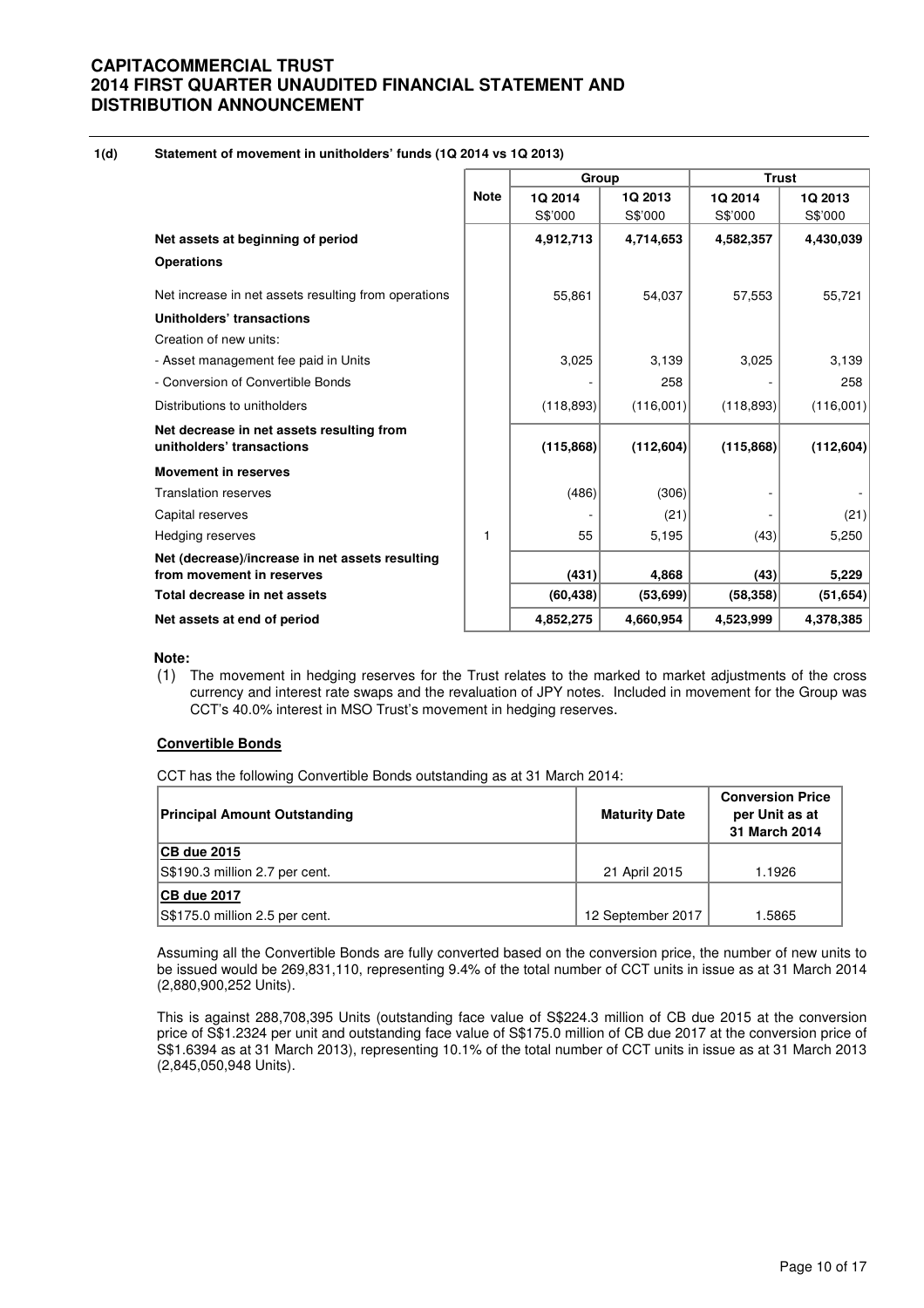#### **1(e) Details of any change in the units (1Q 2014 vs 1Q 2013)**

|                                                                                                                                               | <b>Group and Trust</b> |                        |
|-----------------------------------------------------------------------------------------------------------------------------------------------|------------------------|------------------------|
|                                                                                                                                               | 1Q 2014<br>Units       | <b>1Q2013</b><br>Units |
| Units in issue as at beginning of period                                                                                                      | 2,878,774,346          | 2,842,956,284          |
| Issue of new Units:-<br>- in settlement of the asset management fee in relation<br>to CCT's 60.0 % interest in Raffles City through RCS Trust | 1,510,932              | 1,257,665              |
| - in settlement of the asset management fees in relation<br>to Wilkie Edge and One George Street                                              | 614,974                | 639,652                |
| conversion of convertible bonds                                                                                                               |                        | 197,347                |
| Units in issue as at end of period                                                                                                            | 2,880,900,252          | 2,845,050,948          |

**2 Whether the figures have been audited, or reviewed and in accordance with which standard (e.g. The Singapore Standard on Auditing 910 (Engagement to Review Financial Statements), or an equivalent standard)** 

The figures have not been audited nor reviewed by our auditors.

#### **3 Where the figures have been audited or reviewed, the auditor's report (including any qualifications or emphasis of matter)**

Not applicable.

#### **4 Whether the same accounting policies and methods of computation as in the issuer's most recent audited annual financial statements have been complied**

Except as disclosed in paragraph 5 below, the Group has applied the same accounting policies and methods of computation in the preparation of the financial statements for the current reporting period compared with the audited financial statements for the year ended 31 December 2013.

#### **5 If there are any changes in the accounting policies and methods of computation, including any required by an accounting standard, what has changed, as well as the reasons for, and the effect of, the change**

The Group adopted a number of new standards, amendments to standards and interpretations that are effective for annual periods beginning on 1 January 2014. Other than the adoption of Financial Reporting Standards ("FRS") 111 Joint Arrangements, the adoption of other new standards, amendments to standards and interpretations did not result in any significant impact on the financial statements of the Group.

Under FRS 111, interests in joint ventures are accounted for using the equity method whilst interests in operations are accounted for using the applicable FRSs relating to the underlying assets, liabilities, income and expense items arising from the joint operations.

In prior years, the Group has two investments under joint arrangements, which were accounted for as jointlycontrolled entities using the proportionate consolidation method. With the adoption of FRS 111 effective 1 January 2014, the Group has re-evaluated its involvement in these joint arrangements and has determined that the parties in these joint arrangements have rights to the net assets of the joint arrangements. Accordingly, these joint arrangements have been classified as joint ventures under FRS 111 and are accounted for using the equity method. As a result, income and expense items from RCS Trust and MSO Trust are now included as share of results from joint ventures instead of as income and expenses of the Group.

The adoption of FRS 111 has no financial effect on the net financial position, total return or distributable income of the Group and the Trust. FRS 111 is applied retrospectively and the effects arising from the adoption of FRS 111 are summarised below: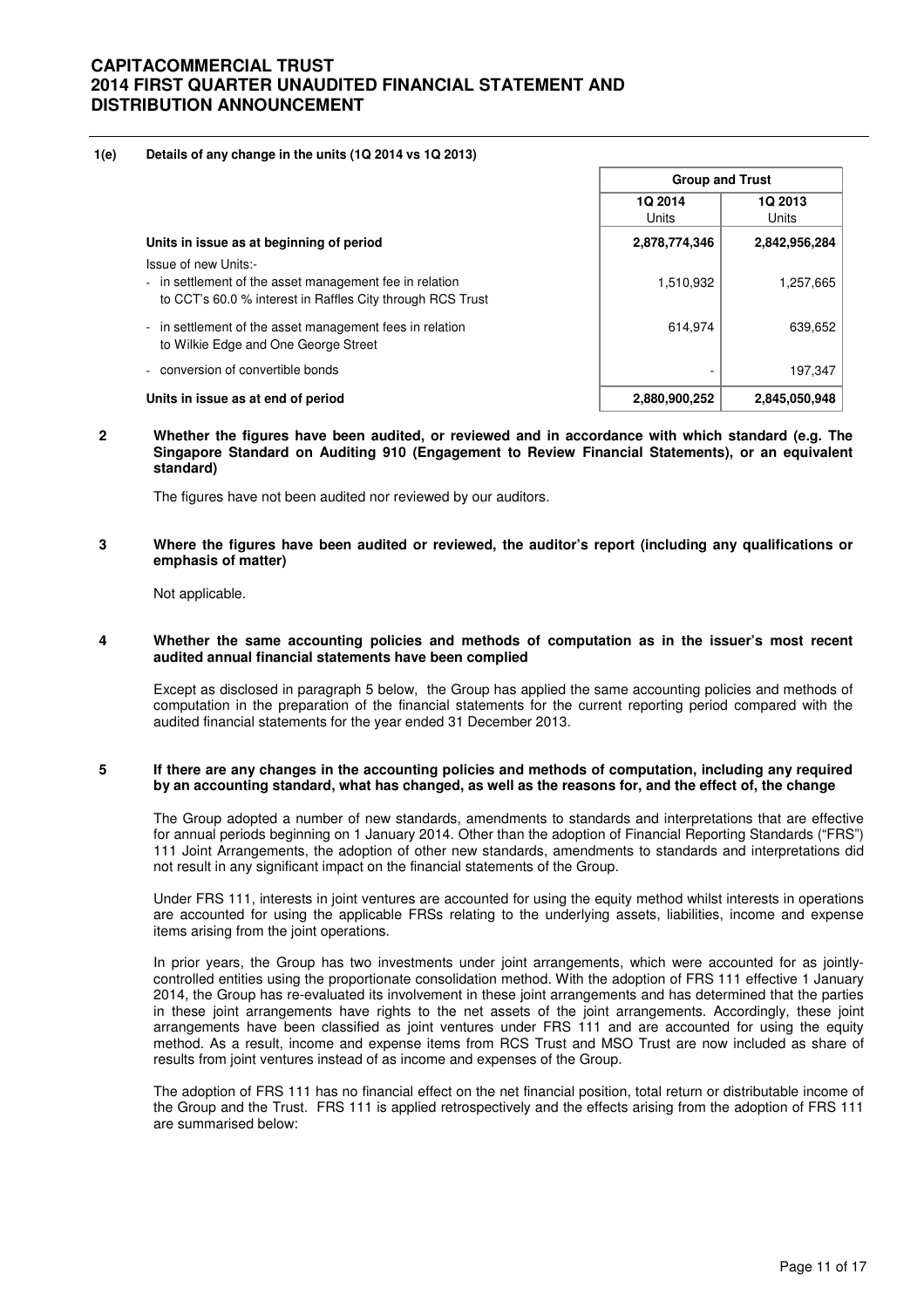**5a) Statement of Financial Position**

|                                          | Group as at 31 Dec 2013 |                |                 |  |
|------------------------------------------|-------------------------|----------------|-----------------|--|
|                                          | <b>Previously</b>       | <b>FRS 111</b> | <b>Restated</b> |  |
|                                          | stated                  | adjustments    |                 |  |
|                                          | S\$'000                 | S\$'000        | S\$'000         |  |
| <b>Non-current assets</b>                |                         |                |                 |  |
| Plant and equipment                      | 1,955                   | (475)          | 1,480           |  |
| Investment properties                    | 6,579,800               | (1,810,800)    | 4,769,000       |  |
| Investment property under construction   | 380,025                 | (380, 025)     |                 |  |
| Associate                                | 65,002                  |                | 65,002          |  |
| Joint ventures                           | 64,800                  | 1,219,079      | 1,283,879       |  |
| Intangible asset                         | 8,334                   |                | 8,334           |  |
| <b>Total non-current assets</b>          | 7,099,916               | (972, 221)     | 6,127,695       |  |
| <b>Current assets</b>                    |                         |                |                 |  |
| Available-for-sale unquoted investment   | 6                       |                | 6               |  |
| Trade and other receivables              | 14,725                  | 18,991         | 33,716          |  |
| Cash and cash equivalents                | 103,593                 | (19, 529)      | 84,064          |  |
| <b>Total current assets</b>              | 118,324                 | (538)          | 117,786         |  |
| <b>Total assets</b>                      | 7,218,240               | (972, 759)     | 6,245,481       |  |
| <b>Current liabilities</b>               |                         |                |                 |  |
| Trade and other payables                 | 97,454                  | (46, 555)      | 50,899          |  |
| Current portion of security deposits     | 18,088                  | (6, 124)       | 11,964          |  |
| Current tax payable                      |                         |                |                 |  |
| <b>Total current liabilities</b>         | 115,546                 | (52, 679)      | 62,867          |  |
| <b>Non-current liabilities</b>           |                         |                |                 |  |
| Non-current portion of security deposits | 37,738                  | (11, 405)      | 26,333          |  |
| Interest-bearing liabilities             | 1,709,644               | (842, 595)     | 867,049         |  |
| Loans from joint venture partners        | 64,800                  | (64, 800)      |                 |  |
| Convertible bonds - liability component  | 351,276                 |                | 351,276         |  |
| Fair value of financial derivatives      | 26,523                  | (1,280)        | 25,243          |  |
| <b>Total non-current liabilities</b>     | 2,189,981               | (920, 080)     | 1,269,901       |  |
| <b>Total liabilities</b>                 | 2,305,527               | (972, 759)     | 1,332,768       |  |
| <b>Net assets</b>                        | 4,912,713               |                | 4,912,713       |  |
| Unitholders' funds                       | 4,912,713               |                | 4,912,713       |  |

 $\blacksquare$ 

ä,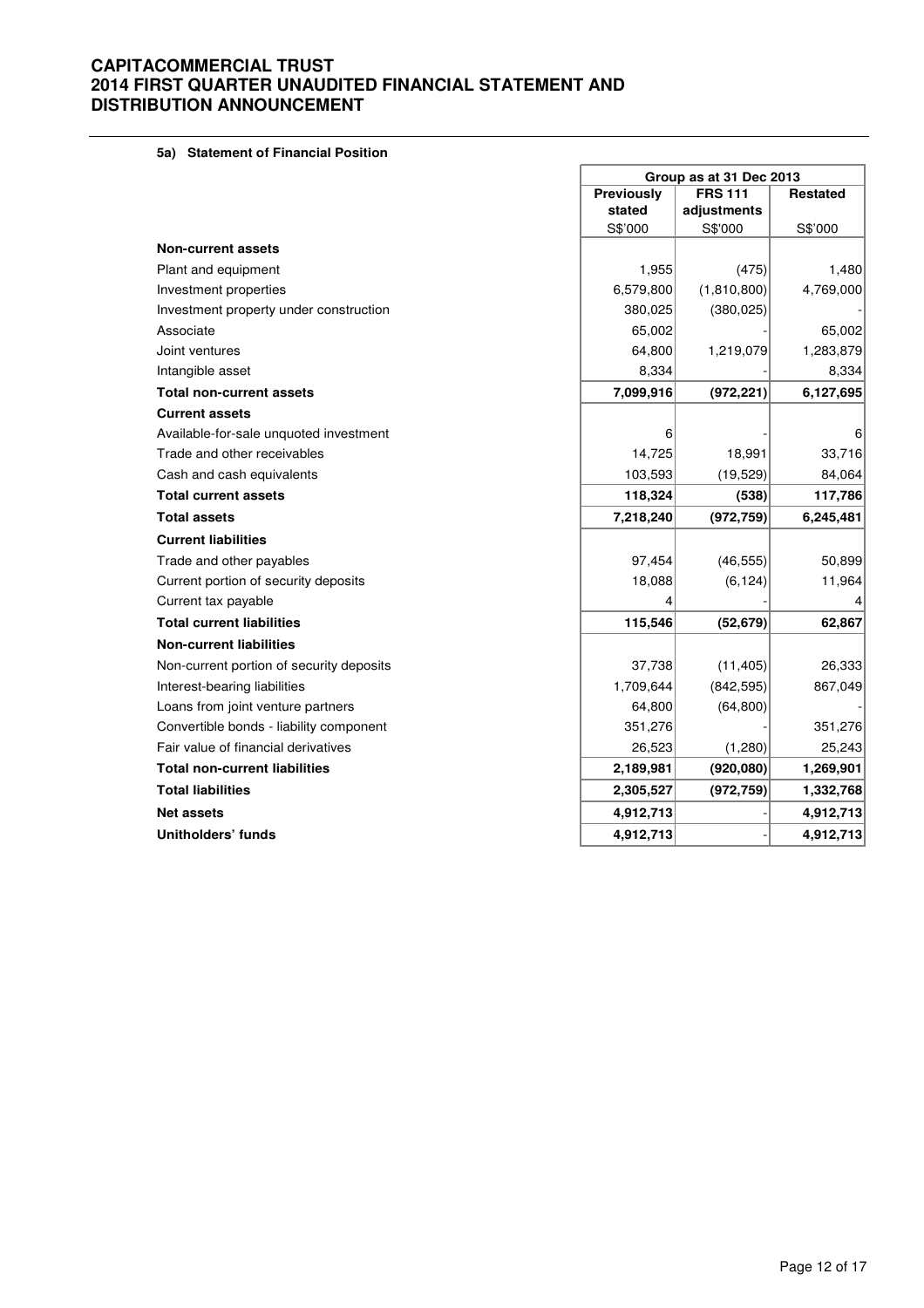### **5b) Statement of Total Return & Distribution Statement**

|                                                                    | <b>Group 1Q 2013</b> |                |                 |  |  |
|--------------------------------------------------------------------|----------------------|----------------|-----------------|--|--|
| <b>Statement of Total Return</b>                                   | Previously           | <b>FRS 111</b> | <b>Restated</b> |  |  |
|                                                                    | stated               | adjustments    |                 |  |  |
|                                                                    | S\$'000              | S\$'000        | S\$'000         |  |  |
| Gross rental income                                                | 85,085               | (32, 460)      | 52,625          |  |  |
| Car park income                                                    | 3,588                | (847)          | 2,741           |  |  |
| Other income                                                       | 7,242                | (580)          | 6,662           |  |  |
| <b>Gross revenue</b>                                               | 95,915               | (33, 887)      | 62,028          |  |  |
| Property management fees                                           | (2,735)              | 1,336          | (1, 399)        |  |  |
| Property tax                                                       | (6,263)              | 2,884          | (3,379)         |  |  |
| Other property operating expenses                                  | (12,007)             | 4,711          | (7,296)         |  |  |
| <b>Property operating expenses</b>                                 | (21,005)             | 8,931          | (12,074)        |  |  |
| Net property income                                                | 74,910               | (24, 956)      | 49,954          |  |  |
| Interest income                                                    | 624                  | 332            | 956             |  |  |
| Amortisation of intangible asset                                   | (1,288)              |                | (1,288)         |  |  |
| Asset management fees:                                             |                      |                |                 |  |  |
| - Base fees                                                        | (2,329)              | 1,168          | (1, 161)        |  |  |
| - Performance fees                                                 | (2,930)              | 1,000          | (1,930)         |  |  |
| Trust expenses                                                     | (828)                | 120            | (708)           |  |  |
| Finance costs                                                      | (17, 617)            | 4,650          | (12, 967)       |  |  |
| Net income before share of results of associate and joint ventures | 50,542               | (17,686)       | 32,856          |  |  |
| Share of results of associate                                      | 976                  |                | 976             |  |  |
| Share of results of joint ventures                                 |                      | 17,686         | 17,686          |  |  |
| Net income                                                         | 51,518               |                | 51,518          |  |  |
| Gain on remeasurement of financial derivatives                     | 2,519                |                | 2,519           |  |  |
| Total return for the period before tax                             | 54,037               |                | 54,037          |  |  |
| Tax expense                                                        |                      |                |                 |  |  |
| Total return for the period after tax                              | 54,037               |                | 54,037          |  |  |
| <b>Distribution Statement</b>                                      |                      |                |                 |  |  |
| Net income before share of results of associate and joint ventures | 50,542               | (17, 686)      | 32,856          |  |  |
| Net tax and other adjustments                                      | (14, 376)            | 17,686         | 3,310           |  |  |
| Distribution from associate                                        | 1,801                |                | 1,801           |  |  |
| Distribution from joint venture                                    | 20,437               |                | 20,437          |  |  |
| Income available for distribution to unitholders                   | 58,404               |                | 58,404          |  |  |
| Distributable income retained                                      | (2,701)              |                | (2,701)         |  |  |
| Distributable income to unitholders                                | 55,703               |                | 55,703          |  |  |

 $\overline{\phantom{0}}$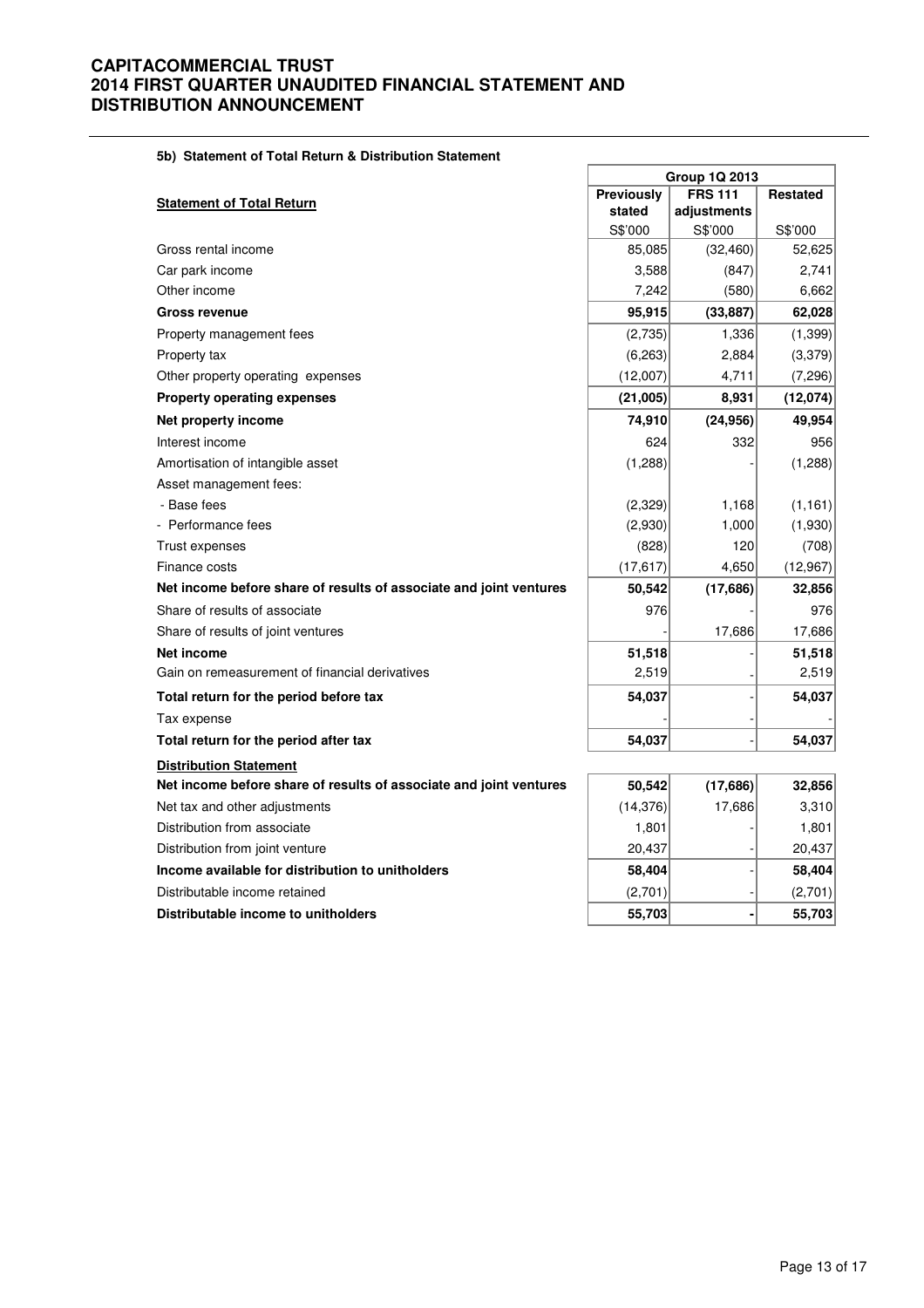**6 Earnings per unit ("EPU") and distribution per unit ("DPU") for the financial period**

# **EPU (1Q 2014 vs 1Q 2013)**

|                                                                 |                | Group         |               |               |               | <b>Trust</b> |
|-----------------------------------------------------------------|----------------|---------------|---------------|---------------|---------------|--------------|
|                                                                 | <b>Note</b>    | 1Q 2014       | 1Q 2013       | 1Q 2014       | 1Q 2013       |              |
| <b>Basic EPU</b>                                                |                |               |               |               |               |              |
| Weighted average number of Units in issue                       |                | 2,880,097,132 | 2,844,353,573 | 2,880,097,132 | 2,844,353,573 |              |
| Based on weighted average number of Units<br>in issue           |                | 1.94c         | 1.90c         | 2.00c         | 1.96c         |              |
| <b>Diluted EPU</b><br>Weighted average number of Units in issue |                | 3,149,928,242 | 3,133,107,047 | 3,149,928,242 | 3,133,107,047 |              |
| (diluted)                                                       |                |               |               |               |               |              |
| Based on weighted average number of Units<br>in issue (diluted) | $\overline{2}$ | 1.90c         | 1.86c         | 1.95c         | 1.92c         |              |

### **Notes:**

- (1) In computing the basic EPU, total return for the period after tax and the weighted average number of Units outstanding during the period were used.
- (2) In computing the diluted EPU, the total return for the period after tax and the weighted average number of Units outstanding during the period were adjusted for the effects of all dilutive potential Units arising from the assumed conversion of the Convertible Bonds to Units.

### **Distribution per unit ("DPU")**

In computing the DPU, the number of Units as at the end of each period is used for the computation.

|                                              | <b>Note</b> | <b>1Q 2014</b>    | <b>1Q 2013</b> |
|----------------------------------------------|-------------|-------------------|----------------|
| Number of Units in issue as at end of period |             | 2,880,900,252     | 2.874.598.116  |
| DPU for period                               |             | 2.08 <sub>c</sub> | l.94¢          |

### **Notes:**

(1) DPU for 1Q 2014 was computed based on the number of Units in issue as at 31 March 2014 which is entitled to distribution. It is computed on the basis that none of the Convertible Bonds is converted into Units. Accordingly, the actual quantum of DPU may differ if any of these Convertible Bonds is converted into Units.

DPU for 1Q 2013 was adjusted subsequent to 31 March 2013 from 1.96 cents to 1.94 cents, taking into account the conversion of S\$34.0 million of CB due 2015 into 27,588,442 Units and payment of asset management fees in Units, with issuance of 1,958,726 Units that were entitled to distribution in 1H 2013.

#### **7 Net asset value ("NAV") per Unit based on Units in issue at the end of the period**

|                                                                              |             | Group         |               |               |               | <b>Trust</b> |  |  |
|------------------------------------------------------------------------------|-------------|---------------|---------------|---------------|---------------|--------------|--|--|
|                                                                              | <b>Note</b> | 31 Mar 2014   | 31 Dec 2013   | 31 Mar 2014   | 31 Dec 2013   |              |  |  |
| Number of Units in issue at end of the period                                |             | 2,880,900,252 | 2,878,774,346 | 2,880,900,252 | 2,878,774,346 |              |  |  |
| NAV (S\$'000)                                                                |             | 4,852,275     | 4,912,713     | 4,523,999     | 4,582,357     |              |  |  |
| NAV per Unit                                                                 |             | \$1.68        | \$1.71        | \$1.57        | \$1.59        |              |  |  |
| Adjusted NAV per Unit (excluding the distributable<br>income to unitholders) |             | \$1.66        | \$1.67        | \$1.55        | \$1.55        |              |  |  |

**Note:**

(1) NAV per Unit was computed based on net asset value over the number of Units in issue as at end of the period.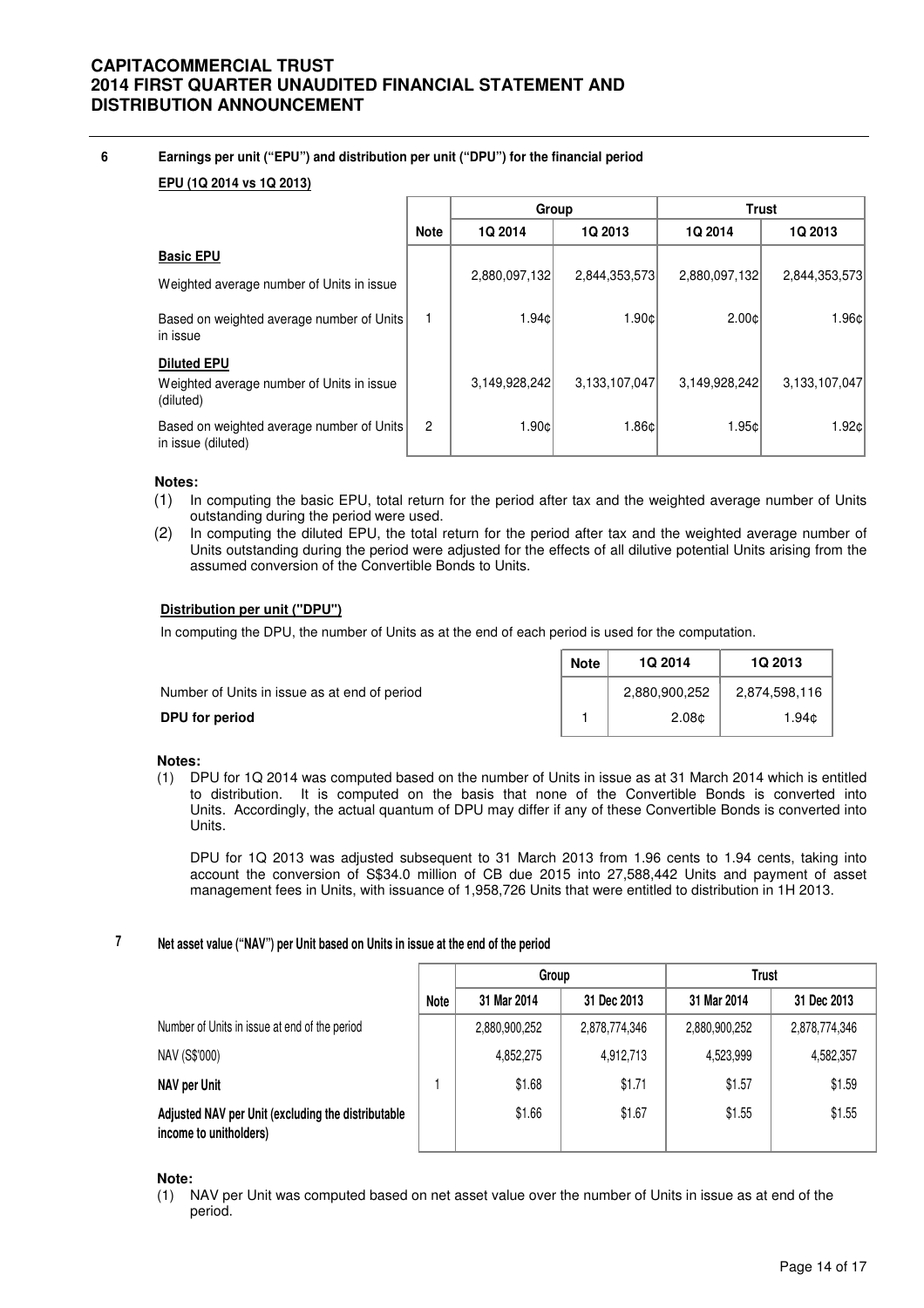**8 Review of the performance**

|                                                                    |                  | Group             |                   |
|--------------------------------------------------------------------|------------------|-------------------|-------------------|
| <b>Statement of Total Return</b>                                   |                  | 1Q 2014           | 1Q 2013           |
|                                                                    |                  |                   | (Restated)        |
| Gross revenue                                                      | <b>Note</b><br>a | S\$'000<br>64,001 | S\$'000<br>62,028 |
| Property operating expenses                                        | b                | (13,298)          | (12,074)          |
| Net property income                                                |                  | 50,703            | 49,954            |
| Interest income                                                    |                  | 929               | 956               |
|                                                                    |                  |                   |                   |
| Amortisation of intangible asset                                   | $\mathbf C$      | (1, 188)          | (1,288)           |
| Asset management fees:<br>- Base fees                              |                  |                   |                   |
|                                                                    |                  | (1, 189)          | (1, 161)          |
| - Performance fees                                                 | d                | (2, 139)          | (1,930)           |
| Trust expenses                                                     | e                | (759)             | (708)             |
| Finance costs                                                      | f                | (9,700)           | (12,967)          |
| Net income before share of results of associate and joint ventures |                  | 36,657            | 32,856            |
| Share of results of associate                                      | g                | 1,052             | 976               |
| Share of results of joint ventures                                 | h                | 18,152            | 17,686            |
| <b>Net income</b>                                                  |                  | 55,861            | 51,518            |
| Gain on remeasurement of financial derivatives                     | j.               |                   | 2,519             |
| Total return for the period before tax                             |                  | 55,861            | 54,037            |
| Income tax                                                         |                  |                   |                   |
| Total return for the period after tax                              |                  | 55,861            | 54,037            |
| <b>Distribution Statement</b>                                      |                  |                   |                   |
| Net income before share of results of associate and joint ventures |                  | 36,657            | 32,856            |
| Net tax and other adjustments                                      |                  | 3,123             | 3,310             |
| Distribution from associate                                        |                  | 1,737             | 1,801             |
| Distribution from joint venture                                    |                  | 21,049            | 20,437            |
| Income available for distribution to unitholders                   |                  | 62,566            | 58,404            |
| Distribution income retained                                       |                  | (2,637)           | (2,701)           |
| Distributable income to unitholders                                | j                | 59,929            | 55,703            |
| DPU for the period                                                 | j                | 2.08 <sub>¢</sub> | 1.94¢             |
| Annualised                                                         |                  | 8.44 <sub>0</sub> | 7.87¢             |

### **Review of CCT Group's performance 1Q 2014 vs 1Q 2013 (Restated)**

- a) Gross revenue of S\$64.0 million for 1Q 2014 was higher than that of 1Q 2013 by S\$2.0 million or 3.2%. The increase was due to higher revenue contribution from all properties except for One George Street. Revenue for One George Street was lower as there was no yield protection income in 1Q 2014 (1Q 2013: S\$3.4 million) due to the cessation of the Deed of Yield Protection on 10 July 2013.
- b) Property operating expenses of S\$13.3 million was higher than that of 1Q 2013 by S\$1.2 million or 10.1% due mainly to higher property tax.
- c) Amortisation expense of S\$1.2 million relates to the amortisation of intangible asset in 1Q 2014 (refer to note 4 of 1(b)(i)). This expense does not affect distributable income.
- d) Performance fees of S\$2.1 million for 1Q 2014 was S\$0.2 million or 10.8% higher than 1Q 2013 due to higher net income.
- e) Trust expenses in 1Q 2014 of S\$0.8 million were marginally higher than 1Q 2013 by S\$0.05 million or 7.2% due mainly to higher professional fees incurred.
- f) Finance costs of S\$9.7 million for 1Q 2014 were S\$3.3 million or 25.2% lower compared with 1Q 2013, mainly due to lower interest cost as a result of expiry of the S\$370.0 million interest rate swaps at 3.59% per annum.
- g) Share of results of associate relates to CCT's 30.0% share of QCT's results on a 3-month lag basis.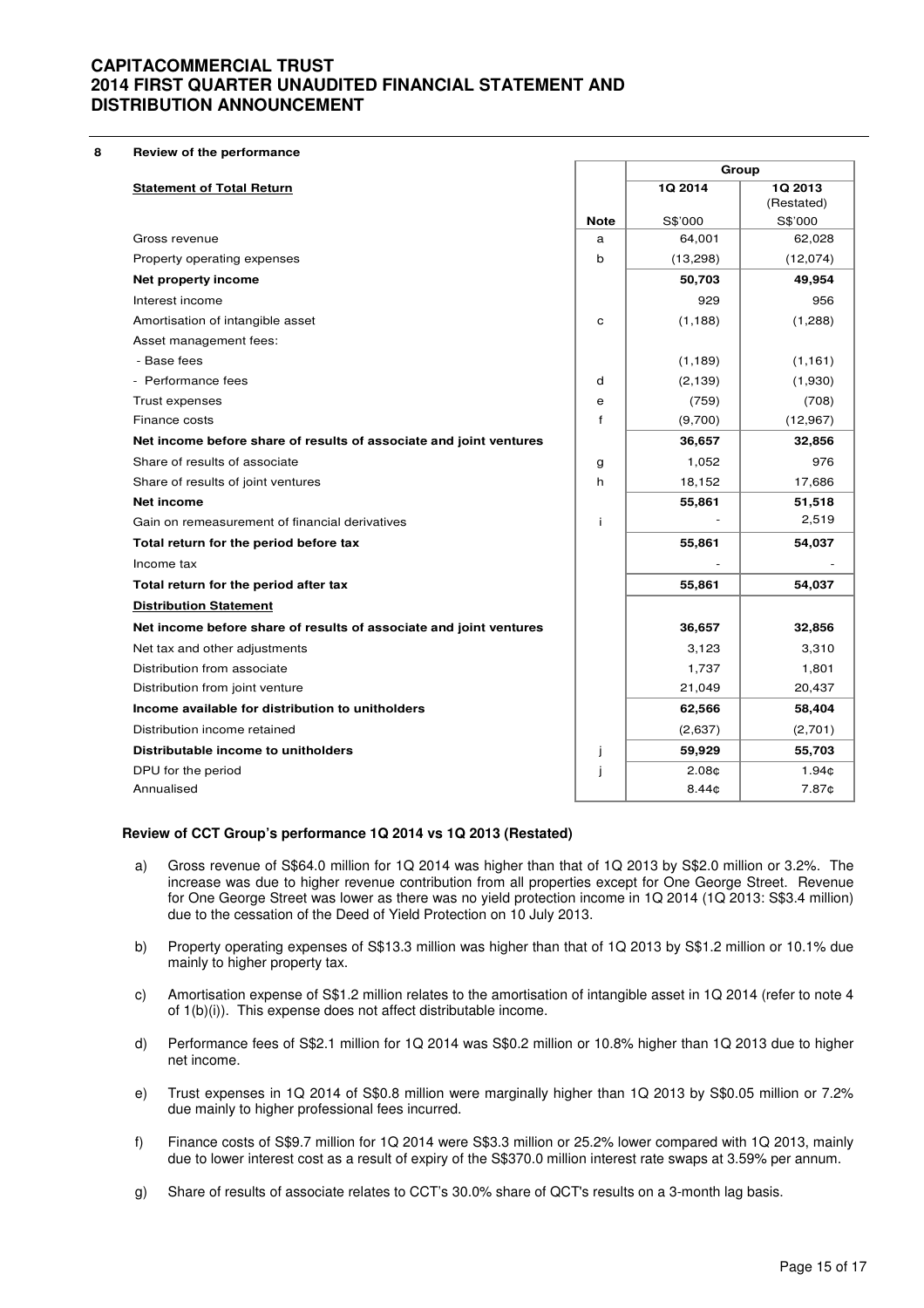- h) Share of results of joint ventures relates to CCT's 60.0% share of results of RCS Trust and CCT's 40.0% share of results of MSO Trust. The higher share of results in 1Q 2014 compared with that of 1Q 2013 was due to better performance by RCS Trust.
- i) Gain on remeasurement of financial derivatives in 1Q 2013 relates to the gain on the remeasurement of fair value of interest rate swaps for notional principal amount of S\$370.0 million. The interest rate swaps had expired on 18 March 2013.
- j) The distributable income to unitholders in 1Q 2014 of S\$59.9 million was 7.6% higher than 1Q 2013 of S\$55.7 million mainly due to lower interest expenses, higher net property income and higher distributable income from RCS Trust. The estimated DPU in 1Q 2014 of 2.08 cents was 7.2% higher than 1Q 2013 of 1.94 cents.

### **9 Variance from previous forecast / prospect statement**

CCT has not disclosed any forecast to the market**.** 

#### **10 Commentary on the competitive conditions of the industry in which the group operates and any known factors or events that may affect the group in the next reporting period and the next 12 months**

According to CBRE<sup>1</sup> data, the office market performed well in 1Q 2014. The island-wide net absorption for 1Q 2014 was 412,000 square feet with much of the leasing activity focused on the CBD core, where occupancy level increased from 95.2% to 95.7%. Most noticeably, the Grade A office segment of the market continued its strong performance with occupancy rising by 1.1% to 94.8%. Average Grade A office rent per month grew by 5.1% to reach S\$10.25 per square foot.

CCT had a good start this year, generating positive leasing momentum with 142,000 square feet of new leases and renewals signed in 1Q 2014, of which 44% are new leases. In addition, a major retail tenant renewed its lease of approximately 100,000 square feet (100% interest) at Raffles City Singapore. CCT's monthly average office portfolio rent continues its uptrend, increasing from S\$8.13 per square foot at end 2014 to S\$8.22 per square foot at end March 2014.

Six Battery Road and One George Street have achieved monthly rents in the range of S\$9.50 per square foot to S\$12.80 per square foot, resulting in positive rental reversions for the Trust's Grade A office leases committed in 1Q 2014. Over two-thirds of the Trust's leases expiring in 2014 have been renewed. This underscores the resilience of the portfolio as shown by the Trust's committed occupancy rate of 99.4% as at 31 March 2014, which is significantly higher than the Core CBD occupancy rate of 95.7%<sup>1</sup> for the same period.

Strong performances from most properties lifted the gross rental revenue of CCT in 1Q 2014, despite the cessation of the yield protection income for One George Street, pursuant to the Deed of Yield Protection, entered into with CapitaLand Singapore Limited, which had expired on 10 July 2013. The yield protected gross monthly rental rate had translated to approximately S\$11.20 per square foot. Given that the market rental rate is below the yield protected gross rental rate, the performance of One George Street will continue to underperform for the next three months on a year-on-year comparison. However, One George Street achieved full occupancy as at 1Q 2014, which will improve the asset's financial performance going forward.

This quarter, CapitaGreen secured commitment of about 12% of net lettable area or about 81,000 square feet to Cargill, Bordier & Cie (Singapore) and an international gym operator. Negotiations are ongoing for additional tenants.

CCT has retained a total of S\$12.6 million of tax-exempt income of Quill Capita Trust as at 31 March 2014. The Manager will evaluate various options for the utilization of this amount, including future distributions to unitholders.

On capital management, additional debt was drawn down for ongoing asset enhancement works for Capital Tower and Raffles City Singapore and the development of CapitaGreen in 1Q 2014. This resulted in a slightly higher gearing of 30.0% compared to 29.3% in 4Q 2013. However, 30.0% is still at the low end of CCT's target gearing range. The Trust has no outstanding borrowings in 2014 and already has standby facilities to refinance most of its borrowings due in 2015. The Trust's strong balance sheet provides it with debt headroom of S\$1.2 billion for investment opportunities, assuming gearing of up to 40.0%. The Manager will continue with a disciplined approach to seek acquisition opportunities in Singapore to grow the Trust in order to create value for CCT unitholders.

### **Outlook**

Given the limited new supply this year and lack of new supply in 2015, companies looking to lease office space in the core CBD market will have fewer choices. As a result, rental rates for Grade A office in core CBD are expected to increase, which will benefit CCT's portfolio.

 $\overline{a}$ 

<sup>&</sup>lt;sup>1</sup> Source: CBRE Pte. Ltd.